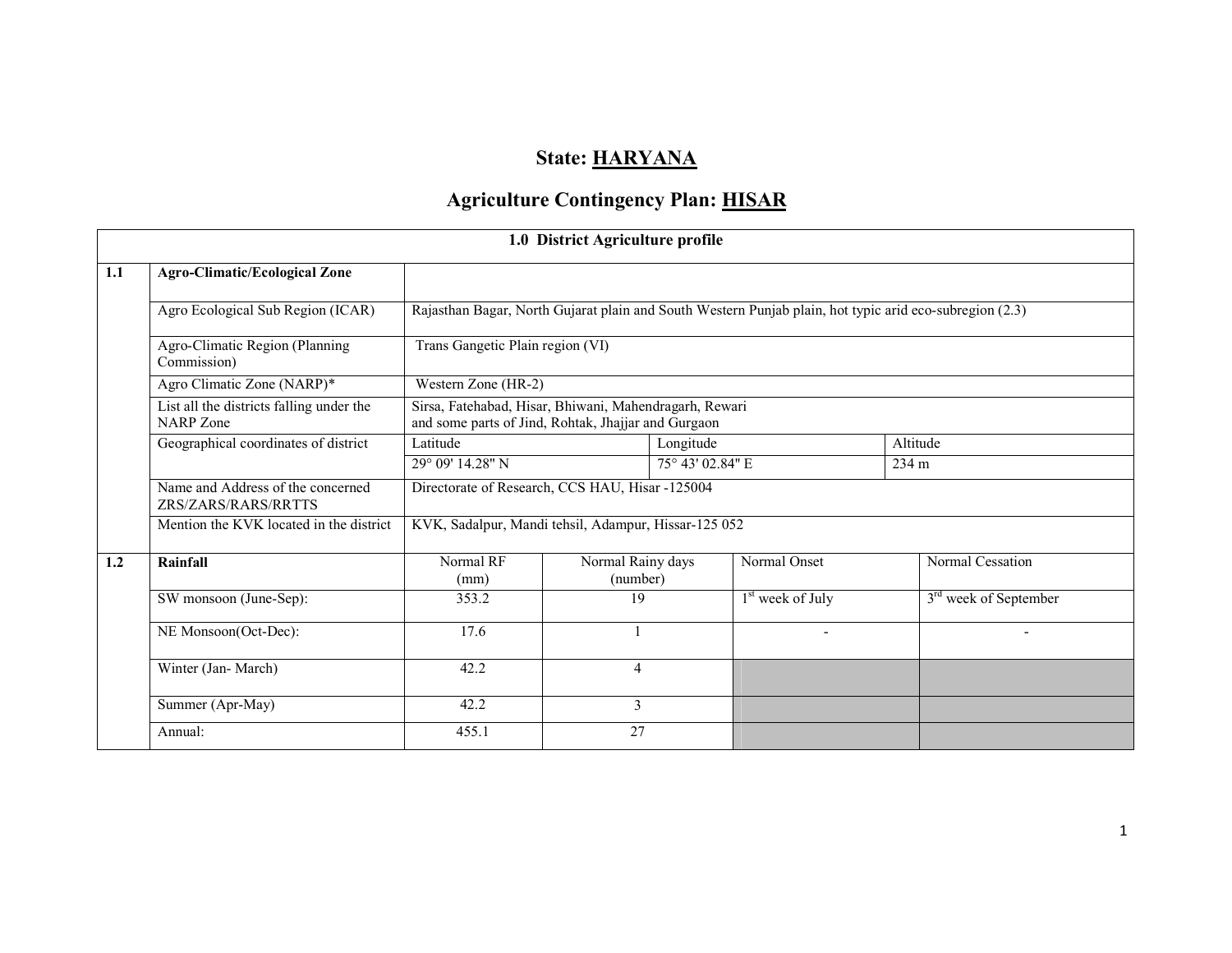| 1.3 | Land use         | Total     | `ultivabl | Forest | Land under   | Permanent | Cultivabl | Land under Misc.         | Barren and   | Current | Other fallows |
|-----|------------------|-----------|-----------|--------|--------------|-----------|-----------|--------------------------|--------------|---------|---------------|
|     | pattern of the   | geographi | e area    | area   | non-         | pastures  | e waste   | tree crops and           | uncultivable | fallows |               |
|     | district (latest | cal area  |           |        | agricultural |           | land      | groves                   | land         |         |               |
|     | statistics)      |           |           |        | use          |           |           |                          |              |         |               |
|     | Area (000 ha)    | 404       | 340       | 0.7    | 37.          |           | -         | $\overline{\phantom{a}}$ |              | 28      |               |
|     |                  |           |           |        |              |           |           |                          |              |         |               |

(Source: Statistical Abstract Haryana: 2007-08)

| . . | <b>Major Soil types</b> | Area ('000 ha) | Per cent (%) of total area geographical area |
|-----|-------------------------|----------------|----------------------------------------------|
|     | Sandy loam soils        | 22<br>52       | 80.9                                         |

| 1.5 | <b>Agricultural land use</b> | Area $(^{\circ}000$ ha) | Cropping intensity % |
|-----|------------------------------|-------------------------|----------------------|
|     | Net sown area                | 340                     | 178.2                |
|     | Area sown more than once     | 266                     |                      |
|     | Gross cropped area           | 606                     |                      |

| 1.6 | Irrigation                   | Area ('000 ha)           |                          |          |
|-----|------------------------------|--------------------------|--------------------------|----------|
|     | Net irrigated area           | 241                      |                          |          |
|     | Gross irrigated area         | 535                      |                          |          |
|     | Rainfed area                 | 99                       |                          |          |
|     | <b>Sources of Irrigation</b> | Number                   | Area ('000 ha)           | $%$ area |
|     | Canals                       |                          | 218                      | 90.5     |
|     | Tanks                        | ۰.                       | $\overline{\phantom{a}}$ |          |
|     | Open wells                   | $\overline{\phantom{a}}$ | $\overline{\phantom{0}}$ |          |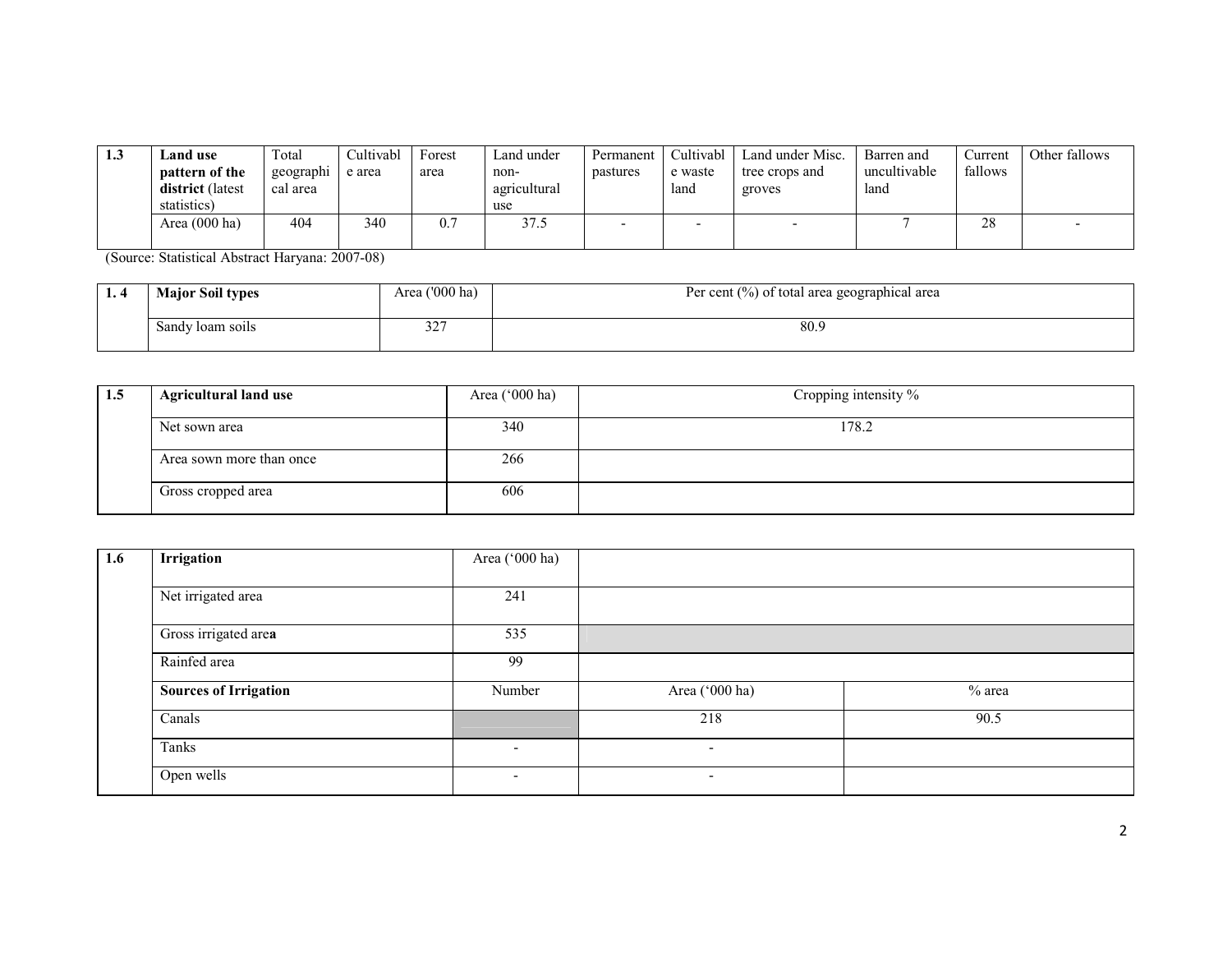| Bore wells/Tube wells            | 38584                    |                                                              | 23                       | 9.5                      |  |  |  |  |
|----------------------------------|--------------------------|--------------------------------------------------------------|--------------------------|--------------------------|--|--|--|--|
| Lift irrigation schemes          | $\overline{\phantom{0}}$ |                                                              | $\overline{\phantom{a}}$ | $\overline{\phantom{a}}$ |  |  |  |  |
| Other sources                    |                          |                                                              | $\overline{\phantom{a}}$ | $\overline{\phantom{a}}$ |  |  |  |  |
| Total                            | $\overline{\phantom{a}}$ |                                                              | 241                      | $\overline{\phantom{a}}$ |  |  |  |  |
| Pumpsets                         | 26540                    |                                                              | $\overline{\phantom{a}}$ | $\overline{\phantom{a}}$ |  |  |  |  |
| Micro-irrigation                 | $\overline{\phantom{a}}$ |                                                              | $\overline{\phantom{a}}$ | $\overline{\phantom{0}}$ |  |  |  |  |
| Groundwater availability and use | No. of blocks            | $%$ area                                                     | Quality of water         |                          |  |  |  |  |
| Over exploited*                  |                          | 11                                                           |                          |                          |  |  |  |  |
| Critical                         | $\overline{\phantom{0}}$ | $\overline{\phantom{a}}$                                     |                          |                          |  |  |  |  |
| Semi-critical                    | 2                        | 22                                                           |                          |                          |  |  |  |  |
| Safe                             | 6                        | 67                                                           |                          |                          |  |  |  |  |
| Wastewater availability and use  | NA                       |                                                              |                          |                          |  |  |  |  |
| Ground water quality             |                          | Alkaline in nature and fresh to marginally and highly saline |                          |                          |  |  |  |  |

\*over-exploited: groundwater utilization > 100%; critical: 90-100%; semi-critical: 70-90%; safe: <70%

## 1.7 Area under major field crops & Horticulture (as per latest figures (2008-09)

| 1.7 | <b>Major Field Crops cultivated</b> | Area ('000 ha)           |                                                                        |                          |                          |                   |                          |  |                    |  |
|-----|-------------------------------------|--------------------------|------------------------------------------------------------------------|--------------------------|--------------------------|-------------------|--------------------------|--|--------------------|--|
|     |                                     |                          | <b>Kharif</b>                                                          |                          |                          | Rabi              |                          |  | <b>Grand Total</b> |  |
|     |                                     | <b>Irrigated</b>         | <b>Total</b><br><b>Total</b><br><b>Irrigated</b><br>Rainfed<br>Rainfed |                          |                          |                   |                          |  |                    |  |
|     | Wheat                               | $\overline{\phantom{0}}$ | $\overline{\phantom{0}}$                                               | $\overline{\phantom{0}}$ | $\overline{\phantom{0}}$ |                   | 223                      |  | 223                |  |
|     | Cotton                              | $\overline{\phantom{a}}$ | $\overline{\phantom{0}}$                                               | 112                      | -                        | -                 | $\overline{\phantom{a}}$ |  | 112                |  |
|     | Bajra                               | $\overline{\phantom{0}}$ |                                                                        | 58                       |                          |                   |                          |  | 58                 |  |
|     | Rapeseed & Mustard                  | $\overline{\phantom{a}}$ | $\overline{\phantom{a}}$                                               |                          | $\overline{\phantom{a}}$ |                   | 51                       |  | -51                |  |
|     | <b>Horticulture crops - Fruits</b>  |                          |                                                                        |                          |                          | <b>Total area</b> |                          |  |                    |  |
|     | Citrus                              |                          | 0.9                                                                    |                          |                          |                   |                          |  |                    |  |
|     | Guava                               |                          |                                                                        |                          |                          | 0.5               |                          |  |                    |  |
|     | Ber                                 |                          |                                                                        |                          |                          | 0.3               |                          |  |                    |  |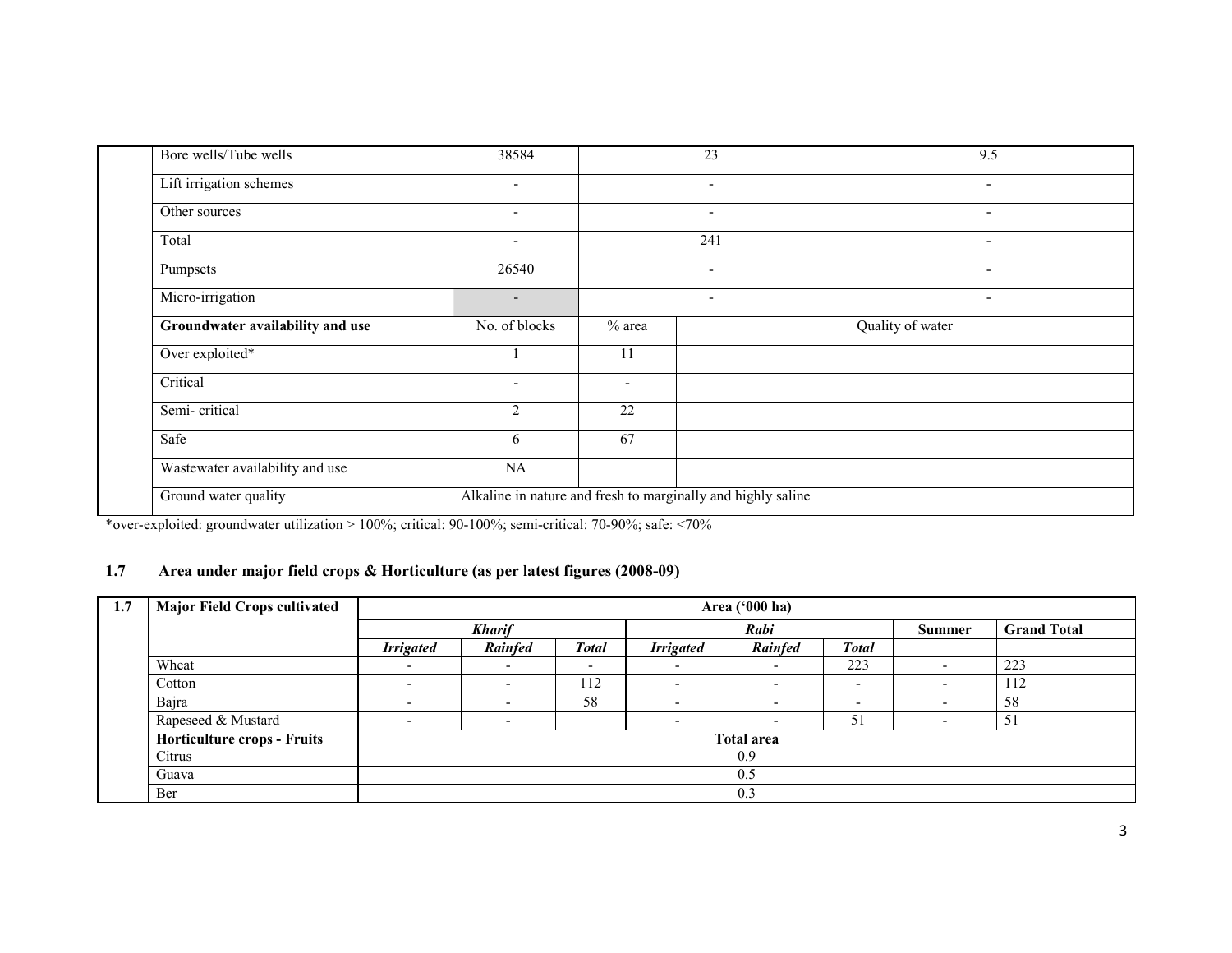| Horticultural crops -<br><b>Vegetables</b> | <b>Total area</b>        |
|--------------------------------------------|--------------------------|
| Cluster bean (Guar)                        | 65                       |
| Cucurbits                                  | 1.4                      |
| Cauliflower                                | 1.2                      |
| Carrot                                     | 0.7                      |
| Chilli                                     | 0.7                      |
| Potato                                     | 0.5                      |
| <b>Medicinal and Aromatic crops</b>        | <b>Total area</b>        |
| Jatropha                                   | 0.2                      |
| Mulhatti                                   | 0.003                    |
| Aloe vera                                  | 0.02                     |
| Arandi                                     | 0.05                     |
| Others                                     | 0.01                     |
| <b>Plantation crops</b>                    | $\overline{\phantom{a}}$ |
| Total fodder crop area                     | $\overline{\phantom{a}}$ |
| Grazing land                               | $\overline{\phantom{a}}$ |
| Sericulture etc                            | $\overline{\phantom{a}}$ |
| Others (Specify)                           | $\overline{\phantom{a}}$ |

| 1.8 | <b>Livestock</b> (2008-09)   | <b>Male ('000)</b> | Female ('000)             | Total $(900)$         |
|-----|------------------------------|--------------------|---------------------------|-----------------------|
|     | Cattle                       |                    |                           | 173                   |
|     | Buffaloes total              |                    |                           | 489                   |
|     | Commercial dairy farms       | NA                 | NA                        | NA                    |
|     | Goat                         |                    |                           | $\sim$<br>ے ر         |
|     | Sheep                        |                    |                           | O <sub>L</sub><br>OJ. |
|     | Others (Camel, Pig, Yak etc) |                    |                           | 30                    |
| 1.9 | Poultry                      | No. of farms       | Total No. of birds ('000) |                       |
|     | Commercial                   | NA                 | 3685                      |                       |
|     | Backyard                     | NA                 |                           |                       |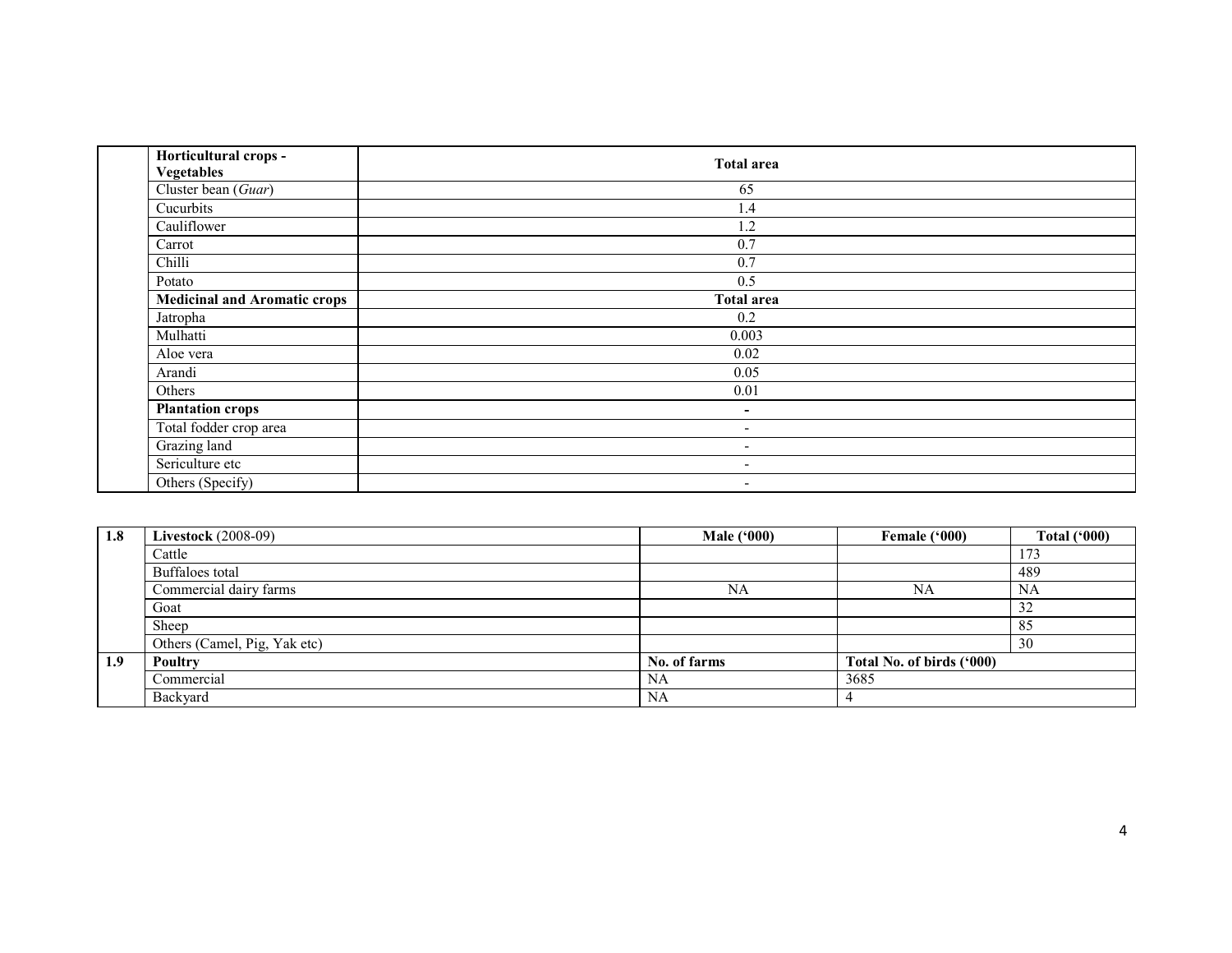| 1.10 | <b>Fisheries</b>                               |                  |                        |                          |              |                          |                            |                               |                                |
|------|------------------------------------------------|------------------|------------------------|--------------------------|--------------|--------------------------|----------------------------|-------------------------------|--------------------------------|
|      | A. Capture                                     |                  |                        |                          |              |                          |                            |                               |                                |
|      | Source:<br>i)<br><b>Marine</b><br>(Data        | No. of fishermen |                        |                          | <b>Boats</b> |                          | <b>Nets</b>                |                               | <b>Storage facilities (Ice</b> |
|      | Fisheries Dept.)                               |                  |                        | Mechnised                | Non-         | Mechnised (Trawl         | Non-mechnised (Shore)      |                               | plants etc.)                   |
|      |                                                |                  |                        |                          | mechnised    | nets, Grill nets)        | seines, stake & trap nets) |                               |                                |
|      |                                                |                  |                        | $\overline{\phantom{0}}$ | -            | $\overline{\phantom{a}}$ | $\overline{\phantom{a}}$   |                               | NA                             |
|      | ii)<br>Source:<br>Inland<br>(Data              |                  | No. Farmer owned ponds | <b>No. of Reserviors</b> |              |                          | No. of village tanks       |                               |                                |
|      | Fisheries Dept.)                               |                  | NA                     |                          | NA           |                          | NA                         |                               |                                |
|      | <b>B.</b> Culture                              |                  |                        |                          |              |                          |                            |                               |                                |
|      |                                                |                  |                        | Water Spread Area (ha)   | Yield (t/ha) |                          |                            | <b>Production ('000 tons)</b> |                                |
|      | i)<br><b>Brakish</b><br>water                  | (Data<br>source: |                        | NA                       |              | NA                       |                            |                               | NA                             |
|      | MPEDA/Fisheries Dept.)                         |                  |                        |                          |              |                          |                            |                               |                                |
|      | ii) Fresh water (Data source: Fisheries Dept.) |                  |                        |                          |              |                          |                            |                               |                                |
|      | <b>Others</b>                                  |                  |                        |                          |              |                          |                            |                               |                                |

#### 1.11 Production and Productivity of major crops (Average of last 3 years: 2006-07, 2007-08, 2008-09)

| 1.11   | <b>Kharif</b><br>Name of crop    |                          |                          | Rabi                     |                          | <b>Summer</b>            |                          | <b>Total</b>             |                          |
|--------|----------------------------------|--------------------------|--------------------------|--------------------------|--------------------------|--------------------------|--------------------------|--------------------------|--------------------------|
|        |                                  | Production               | Productivity             | Production               | Productivity             | Production               | Productivity             | Production               | Productivity             |
|        |                                  | (000 t)                  | (kg/ha)                  | (000 t)                  | (kg/ha)                  | (000 t)                  | (kg/ha)                  | (000 t)                  | (kg/ha)                  |
|        | Wheat                            |                          |                          | 966                      | 4380                     | $\overline{\phantom{0}}$ |                          | 966                      | 4380                     |
|        | Cotton                           | 443.3                    | 633.7                    | $\overline{\phantom{0}}$ | $\overline{\phantom{0}}$ | $\overline{\phantom{0}}$ | $\overline{\phantom{a}}$ | 443.3                    | 633.7                    |
|        | Bajra                            | 141                      | 2285                     | $\overline{\phantom{0}}$ | $\overline{\phantom{0}}$ | $\overline{\phantom{0}}$ | $\overline{\phantom{a}}$ | 141                      | 2285                     |
|        | Rapeseed & Mustard               | $\overline{\phantom{a}}$ |                          | 76                       | 1453                     | $\overline{\phantom{a}}$ | $\overline{\phantom{a}}$ | 76                       | 1453                     |
|        | Guar (Clusterbean)               | 71.5                     | 1100                     | $\overline{\phantom{0}}$ | $\overline{\phantom{0}}$ | $\overline{\phantom{a}}$ | $\overline{\phantom{a}}$ | 71.5                     | 1100                     |
| Others | $\blacksquare$                   | $\overline{\phantom{a}}$ | $\overline{\phantom{a}}$ | $\overline{\phantom{a}}$ | $\overline{\phantom{0}}$ | $\overline{\phantom{a}}$ | $\overline{\phantom{a}}$ | $\overline{\phantom{a}}$ | $\overline{\phantom{a}}$ |
|        | <b>Major Horticultural crops</b> |                          |                          |                          |                          |                          |                          |                          |                          |
|        | Citrus                           | $\overline{\phantom{a}}$ |                          | $\overline{\phantom{a}}$ | $\overline{\phantom{0}}$ | $\overline{\phantom{a}}$ | $\overline{\phantom{a}}$ | 7.8                      | $\overline{\phantom{a}}$ |
|        | Guava                            | $\overline{\phantom{a}}$ |                          | ۰                        | $\overline{\phantom{a}}$ | $\overline{\phantom{a}}$ |                          | 2.5                      | $\overline{\phantom{a}}$ |
|        | Ber                              | $\overline{\phantom{a}}$ | $\overline{\phantom{a}}$ | $\overline{\phantom{a}}$ | $\overline{\phantom{0}}$ | $\overline{\phantom{a}}$ | $\overline{\phantom{a}}$ | 5.6                      | $\overline{\phantom{a}}$ |
|        | <b>Major Vegetable crops</b>     |                          |                          |                          |                          |                          |                          |                          |                          |
|        | Cauliflower                      | 11.7                     | 9750                     |                          | $\overline{\phantom{a}}$ | $\overline{\phantom{a}}$ | $\overline{\phantom{a}}$ | 11.7                     | 9750                     |
|        | Carrot                           | $\overline{\phantom{a}}$ |                          | 6.8                      | 9444                     |                          | $\overline{\phantom{a}}$ | 6.8                      | 9444                     |
|        | Chilli                           | 7.5                      | 10.8                     | $\overline{\phantom{a}}$ | $\overline{\phantom{a}}$ |                          |                          | 7.5                      | 10785                    |

(Source: Directorate of Extension Education, CCSHAU, Hisar)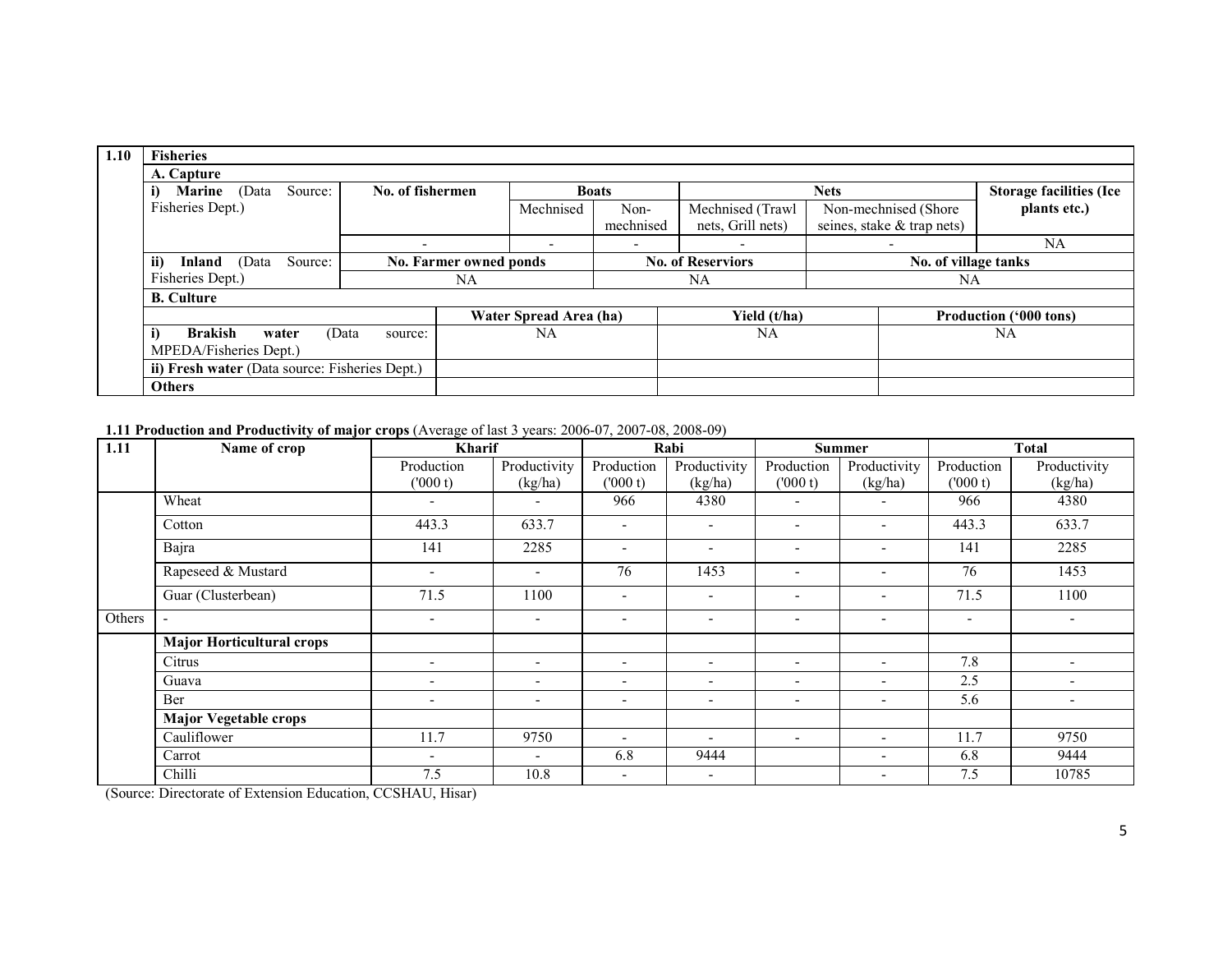| 1.12 | <b>Sowing window</b><br>for 5 major crops<br>(start and end of<br>sowing period) | Wheat                         | Cotton                                           | Guar                  | Bajra              | Rapeseed & Mustard            |
|------|----------------------------------------------------------------------------------|-------------------------------|--------------------------------------------------|-----------------------|--------------------|-------------------------------|
|      | Kharif-Rainfed                                                                   | $\overline{\phantom{a}}$      |                                                  | $1st$ week of<br>July | $1st$ week of July |                               |
|      | Kharif-Irrigated                                                                 | $\overline{\phantom{0}}$      | April – $7^{\text{th}}$ July<br>$15^{\text{th}}$ | June end              | $1st - 15th$ July  |                               |
|      | Rabi-Rainfed                                                                     | October end – November end    |                                                  |                       |                    | September end                 |
|      | Rabi-Irrigated                                                                   | October end – $15th$ November |                                                  |                       |                    | September end $-20th$ October |

| 1.13 | What is the major contingency the district is prone to? (Tick mark) | Regular                  | Occasional               | <b>None</b>              |
|------|---------------------------------------------------------------------|--------------------------|--------------------------|--------------------------|
|      |                                                                     |                          |                          |                          |
|      | Drought                                                             | $\overline{\phantom{0}}$ |                          | $\overline{\phantom{a}}$ |
|      | Flood                                                               | $\blacksquare$           | ۰.                       |                          |
|      | Cyclone                                                             | $\blacksquare$           | ٠                        |                          |
|      | Hail storm                                                          | $\blacksquare$           |                          | $\blacksquare$           |
|      | Heat wave                                                           |                          | -                        | $\overline{\phantom{0}}$ |
|      | Cold wave                                                           |                          | ۰                        | ٠                        |
|      | Frost                                                               | $\overline{\phantom{0}}$ |                          | $\overline{\phantom{0}}$ |
|      | Sea water inundation                                                | $\overline{\phantom{0}}$ | -                        |                          |
|      | Pests and diseases (specify)<br>(Cotton Mealybug, jassid, whitefly) |                          |                          | $\overline{\phantom{0}}$ |
|      | Others (Specify)                                                    | $\overline{\phantom{a}}$ | $\overline{\phantom{a}}$ | $\overline{\phantom{a}}$ |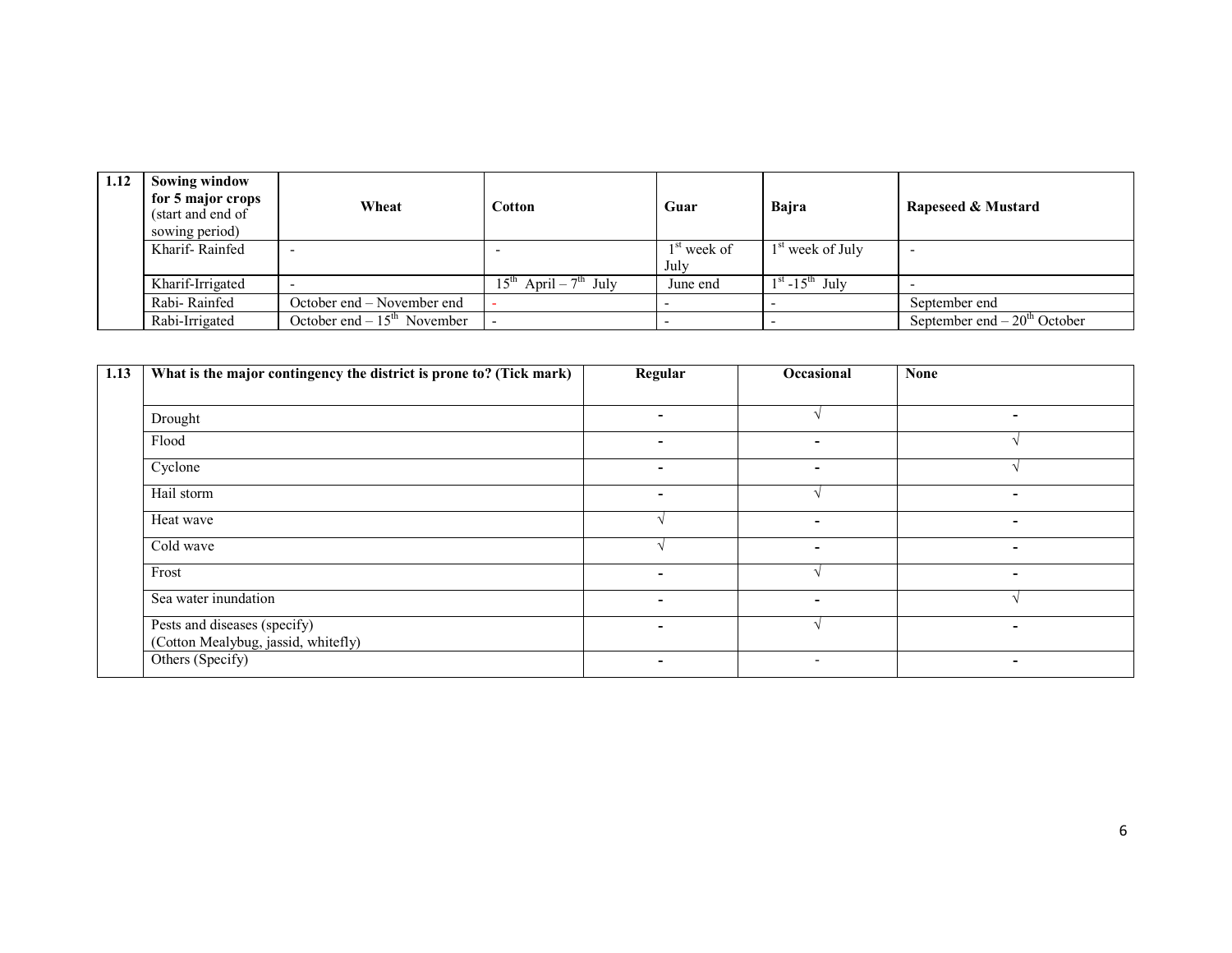| 1.14 | Include Digital maps of the district for | Location map of district with in State as Annexure I | Enclosed: Yes |
|------|------------------------------------------|------------------------------------------------------|---------------|
|      |                                          | Mean annual rainfall as Annexure 2                   | Enclosed: Yes |
|      |                                          | Soil map as Annexure 3                               | Enclosed: No  |

#### 2.0 Strategies for weather related contingencies

2.1 Drought

#### 2.1.1 Rainfed situation

| <b>Condition</b>            |                |                                                         |                 | <b>Suggested Contingency measures</b> |                   |
|-----------------------------|----------------|---------------------------------------------------------|-----------------|---------------------------------------|-------------------|
| <b>Early season</b>         | Major          | <b>Normal Crop/cropping system</b>                      | Change in crop/ | Agronomic                             | <b>Remarks</b> on |
| drought                     | Farming        |                                                         | cropping system | measures                              | Implementation    |
| (delayed onset)             | situation      |                                                         |                 |                                       |                   |
| Delay by 2                  | Light textured | Pearl millet                                            | No change       |                                       |                   |
| weeks                       | sandy soils    | Pearl millet + Greengram/Mothbean (Intercropping 8:4 or | No change       |                                       |                   |
| (July $3^{\text{rd}}$ week) | susceptible to | 6:3)                                                    |                 |                                       |                   |
|                             | wind erosion   | Clusterbean                                             | No change       |                                       |                   |
|                             |                | Cowpea                                                  |                 |                                       |                   |
|                             |                | Castor                                                  |                 |                                       |                   |
|                             |                | Sesame                                                  |                 |                                       |                   |
|                             |                | Clusterbean + Bajra (8:4 or 6:3)                        |                 |                                       |                   |
|                             |                |                                                         |                 |                                       |                   |

| Condition                                     |                                      |                                                                                | <b>Suggested Contingency measures</b> |                       |                                  |
|-----------------------------------------------|--------------------------------------|--------------------------------------------------------------------------------|---------------------------------------|-----------------------|----------------------------------|
| Early season<br>drought<br>(delayed<br>onset) | <b>Major</b><br>Farming<br>situation | Normal Crop/cropping system                                                    | Change in crop/<br>cropping system    | Agronomic<br>measures | <b>Remarks on Implementation</b> |
| Delay by 4<br>weeks                           | Light<br>textured                    | Pearl millet<br>Pearl millet + Greengram / Mothbean (Intercropping $8:4/6:3$ ) | No change<br>No change                |                       |                                  |
| (August 1 <sup>st</sup>                       | sandy soils                          |                                                                                |                                       |                       |                                  |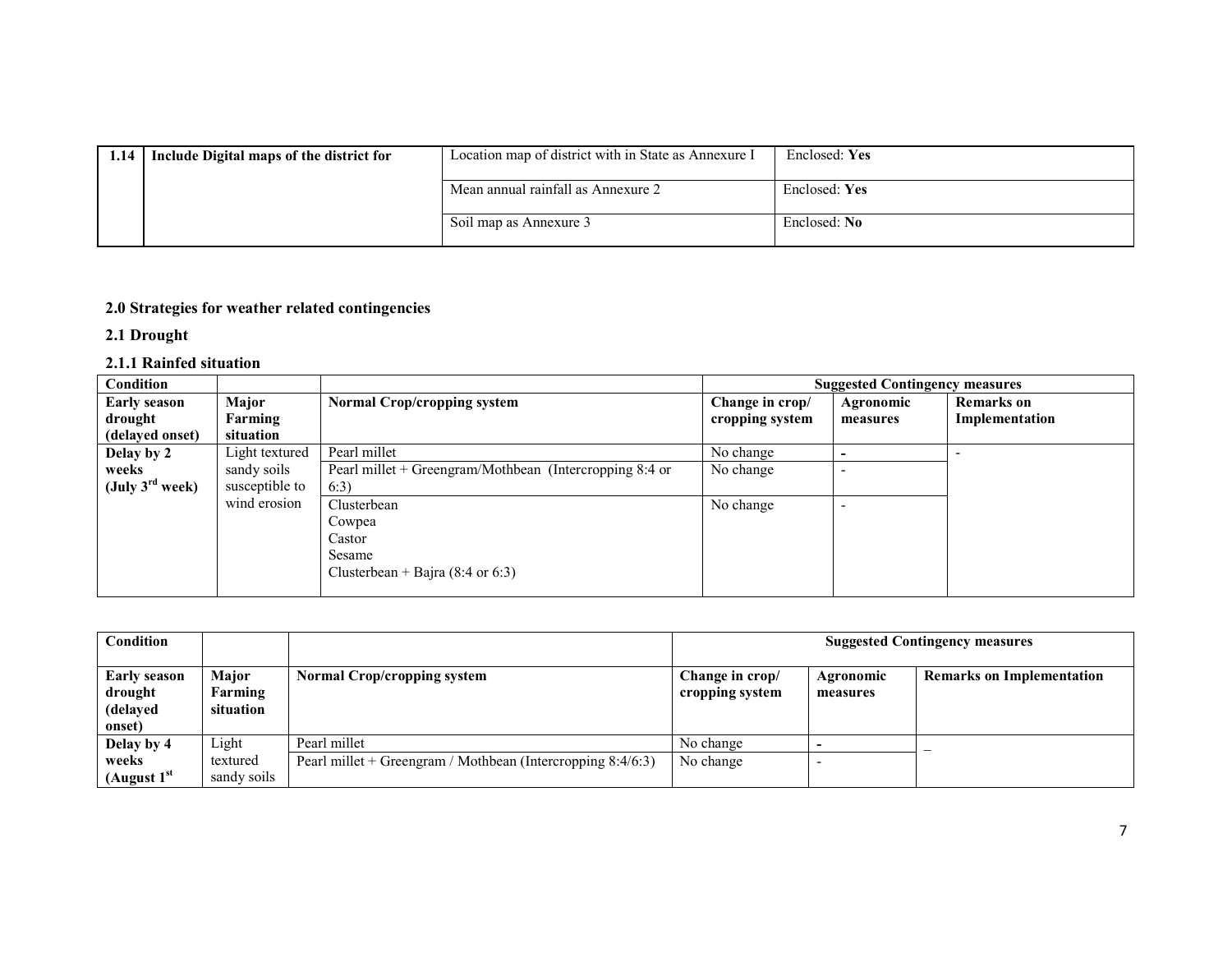| week) | susceptible | Clusterbean                                 | Pearl millet / Pearl |  |
|-------|-------------|---------------------------------------------|----------------------|--|
|       | to wind     | Clusterbean + Bajra $(8:4 \text{ or } 6:3)$ | millet + Greengram   |  |
|       | erosion     |                                             | / Mothbean           |  |
|       |             | Cowpea                                      | No change            |  |
|       |             |                                             |                      |  |
|       |             | Castor                                      | No change            |  |
|       |             | Sesame                                      |                      |  |
|       |             |                                             |                      |  |

| Condition           |                      |                                                       |                   | <b>Suggested Contingency measures</b> |                                  |
|---------------------|----------------------|-------------------------------------------------------|-------------------|---------------------------------------|----------------------------------|
| <b>Early season</b> | <b>Major Farming</b> | <b>Normal Crop/cropping system</b>                    | Change in crop/   | Agronomic                             | <b>Remarks on Implementation</b> |
| drought             | situation            |                                                       | cropping system   | measures                              |                                  |
| (delayed onset)     |                      |                                                       |                   |                                       |                                  |
| Delay by 6          | Light textured sandy | Pearl millet                                          | Don't grow sesame |                                       | -                                |
| weeks               | soils susceptible to | Pearl millet + Greengram / Mothbean (Intercropping    | beyond mid        |                                       |                                  |
| (August $3rd$       | wind erosion         | 8:4/6:3                                               | August. Go for    |                                       |                                  |
| week)               |                      | Clusterbean                                           | Pearl millet or   | $\overline{\phantom{a}}$              |                                  |
|                     |                      | Cowpea                                                | intercropped      |                                       |                                  |
|                     |                      | Castor                                                | Castor/Cowpea     |                                       |                                  |
|                     |                      | Sesame                                                | (grain or fodder) |                                       |                                  |
|                     |                      | Clusterbean can also intercropped with pearlmillet as |                   |                                       |                                  |
|                     |                      | above.                                                |                   |                                       |                                  |

| Condition           |                      |                                                    |                 | <b>Suggested Contingency measures</b> |                   |
|---------------------|----------------------|----------------------------------------------------|-----------------|---------------------------------------|-------------------|
| <b>Early season</b> | <b>Major Farming</b> | <b>Normal Crop/cropping system</b>                 | Change in crop/ | Agronomic                             | <b>Remarks</b> on |
| drought             | situation            |                                                    | cropping system | measures                              | Implementation    |
| (delayed onset)     |                      |                                                    |                 |                                       |                   |
| Delay by 8          | Light textured sandy | Pearl millet                                       | Fallow          | Conserve soil                         | -                 |
| weeks               | soils susceptible to |                                                    |                 | moisture for <i>rabi</i>              |                   |
| (September $1st$    | wind erosion         |                                                    |                 | sowing.                               |                   |
| week)               |                      | Pearl millet + Greengram / Mothbean (Intercropping | Fallow          | -do-                                  |                   |
|                     |                      | 8:4/6:3                                            |                 |                                       |                   |
|                     |                      | Clusterbean                                        | Fallow          | $-do-$                                |                   |
|                     |                      | Cowpea                                             |                 |                                       |                   |
|                     |                      | Castor                                             |                 |                                       |                   |
|                     |                      | Sesame                                             |                 |                                       |                   |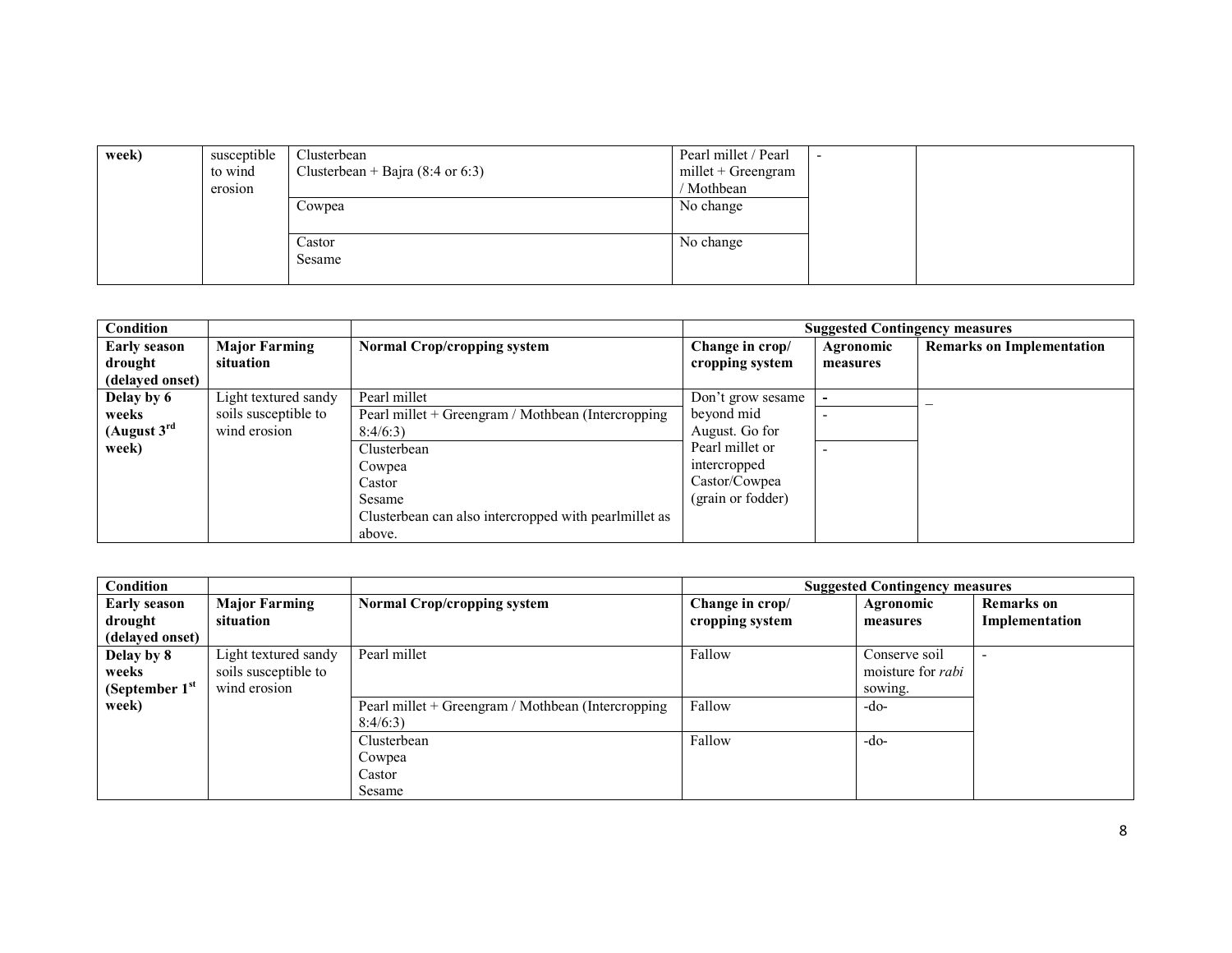| Condition                                                                                                                       |                                                                 |                                                                                                                                                                                    |                                                                                                                                                                                 | <b>Suggested Contingency measures</b>             |                                     |
|---------------------------------------------------------------------------------------------------------------------------------|-----------------------------------------------------------------|------------------------------------------------------------------------------------------------------------------------------------------------------------------------------------|---------------------------------------------------------------------------------------------------------------------------------------------------------------------------------|---------------------------------------------------|-------------------------------------|
| Early season drought<br>(Normal onset)                                                                                          | Major<br>Farming<br>situation                                   | Normal Crop/cropping system                                                                                                                                                        | Crop management                                                                                                                                                                 | Soil nutrient & moisture<br>conservation measures | <b>Remarks</b> on<br>Implementation |
| <b>Normal onset</b><br>followed by 15-20<br>days dry spell<br>after sowing<br>leading to poor<br>germination/crop<br>stand etc. | Light textured<br>sandy soils<br>susceptible to<br>wind erosion | Pearl millet                                                                                                                                                                       | • In case of poor<br>plant population<br>$(\le$ two-third), go<br>for re-sowing as<br>and when rains<br>resume.<br>• Gap filling by<br>transplanting under<br>rainy conditions. |                                                   |                                     |
|                                                                                                                                 |                                                                 | Pearl millet + Greengram / Mothbean<br>(Intercropping $8:4/6:3$ )<br>Clusterbean<br>Cowpea<br>Castor<br>Sesame<br>Clusterbean can also intercropped with<br>pearl millet as above. | $-do-$<br>$-do-$                                                                                                                                                                |                                                   |                                     |

| Condition                                                                                        |                                                                       |                               |                                                                                                                            | <b>Suggested Contingency measures</b>                                                                                                                                                      |                                                                                                             |
|--------------------------------------------------------------------------------------------------|-----------------------------------------------------------------------|-------------------------------|----------------------------------------------------------------------------------------------------------------------------|--------------------------------------------------------------------------------------------------------------------------------------------------------------------------------------------|-------------------------------------------------------------------------------------------------------------|
| Mid season drought<br>(long dry spell,<br>consecutive 2 weeks<br>rainless $(>2.5$ mm)<br>period) | Major<br>Farming<br>situation                                         | Normal Crop / cropping system | Crop management                                                                                                            | Soil nutrient & moisture<br>conservation measures                                                                                                                                          | <b>Remarks</b> on<br>Implementation                                                                         |
| At vegetative stage                                                                              | Light<br>textured<br>sandy soils<br>susceptible<br>to wind<br>erosion | Pearl millet                  | Weeding and hoeing with wheel<br>hand hoe/ kasola as and when<br>required.<br>Thinning to reduce $1/3^{rd}$<br>population. | In-situ/ex-situ moisture<br>conservation:<br>• Apply life saving irrigation of<br>4-5 cm, if possible.<br>• Foliar spray of urea $(2.5\%$ at<br>30-35 DAS).<br>• Make ridge and furrow for | i) Release of<br>irrigation water in<br>canals and proper<br>power supply may<br>be insured by<br>concerned |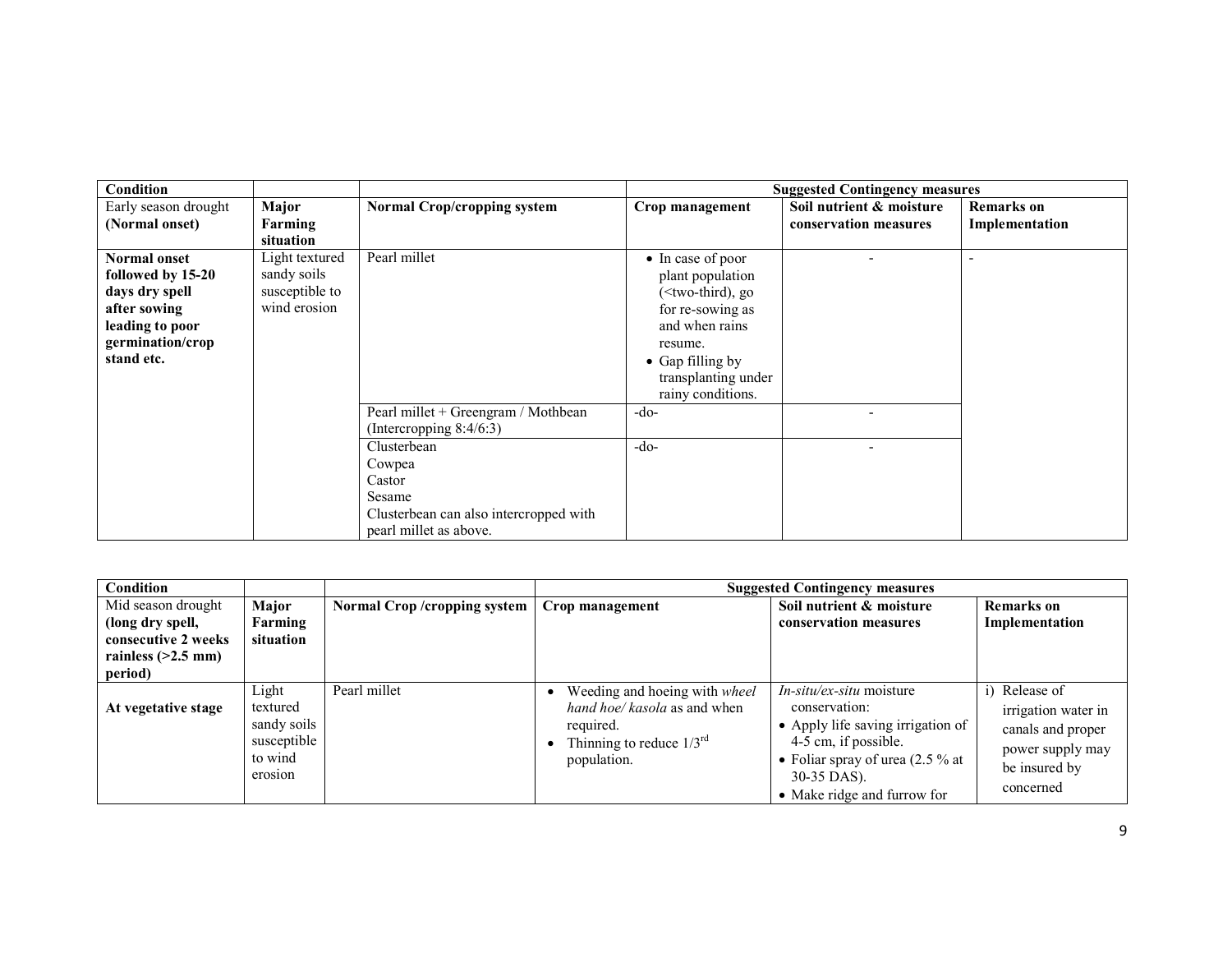| Pearl millet + Greengram /<br>Mothbean (Intercropping)<br>8:4/6:3                                               | Don't use chemicals for weed<br>$\bullet$<br>management under stress.<br>Weeding and hoeing with wheel<br>hand hoe/ kasola as and when<br>required. | rain water harvesting<br>• Apply life saving irrigation of<br>4-5 cm, if possible.<br>• Straw mulching in between<br>rows | departments<br>ii) subsidy on<br>sprinkler, drip<br>irrigation systems<br>and laser leveler |
|-----------------------------------------------------------------------------------------------------------------|-----------------------------------------------------------------------------------------------------------------------------------------------------|---------------------------------------------------------------------------------------------------------------------------|---------------------------------------------------------------------------------------------|
| Clusterbean<br>Cowpea<br>Castor<br>Sesame<br>Clusterbean can also<br>intercropped with pearlmillet as<br>above. | -do-                                                                                                                                                | -do-                                                                                                                      |                                                                                             |

| Condition          |             |                                      |                                      | <b>Suggested Contingency measures</b> |                   |
|--------------------|-------------|--------------------------------------|--------------------------------------|---------------------------------------|-------------------|
| Mid season drought | Major       | Normal Crop /cropping system         | Crop management                      | Soil nutrient &                       | <b>Remarks</b> on |
| (long dry spell)   | Farming     |                                      |                                      | moisture conservation                 | Implementation    |
|                    | situation   |                                      |                                      | measures                              |                   |
| At reproductive    | Light       | Pearl millet                         | Remove every third row for green     |                                       |                   |
| stage              | textured    |                                      | fodder.                              |                                       |                   |
|                    | sandy soils |                                      | Life saving irrigation if available. |                                       |                   |
|                    | susceptible |                                      |                                      |                                       |                   |
|                    | to wind     | Pearl millet + Greengram / Mothbean: | -do-                                 |                                       |                   |
|                    | erosion     | (Intercropping $8:4/6:3$ )           |                                      |                                       |                   |
|                    |             | Clusterbean                          | -do-                                 |                                       |                   |
|                    |             | Cowpea                               |                                      |                                       |                   |
|                    |             | Castor                               |                                      |                                       |                   |
|                    |             | Sesame                               |                                      |                                       |                   |
|                    |             | Clusterbean can also intercropped    |                                      |                                       |                   |
|                    |             | with pearlmillet as above.           |                                      |                                       |                   |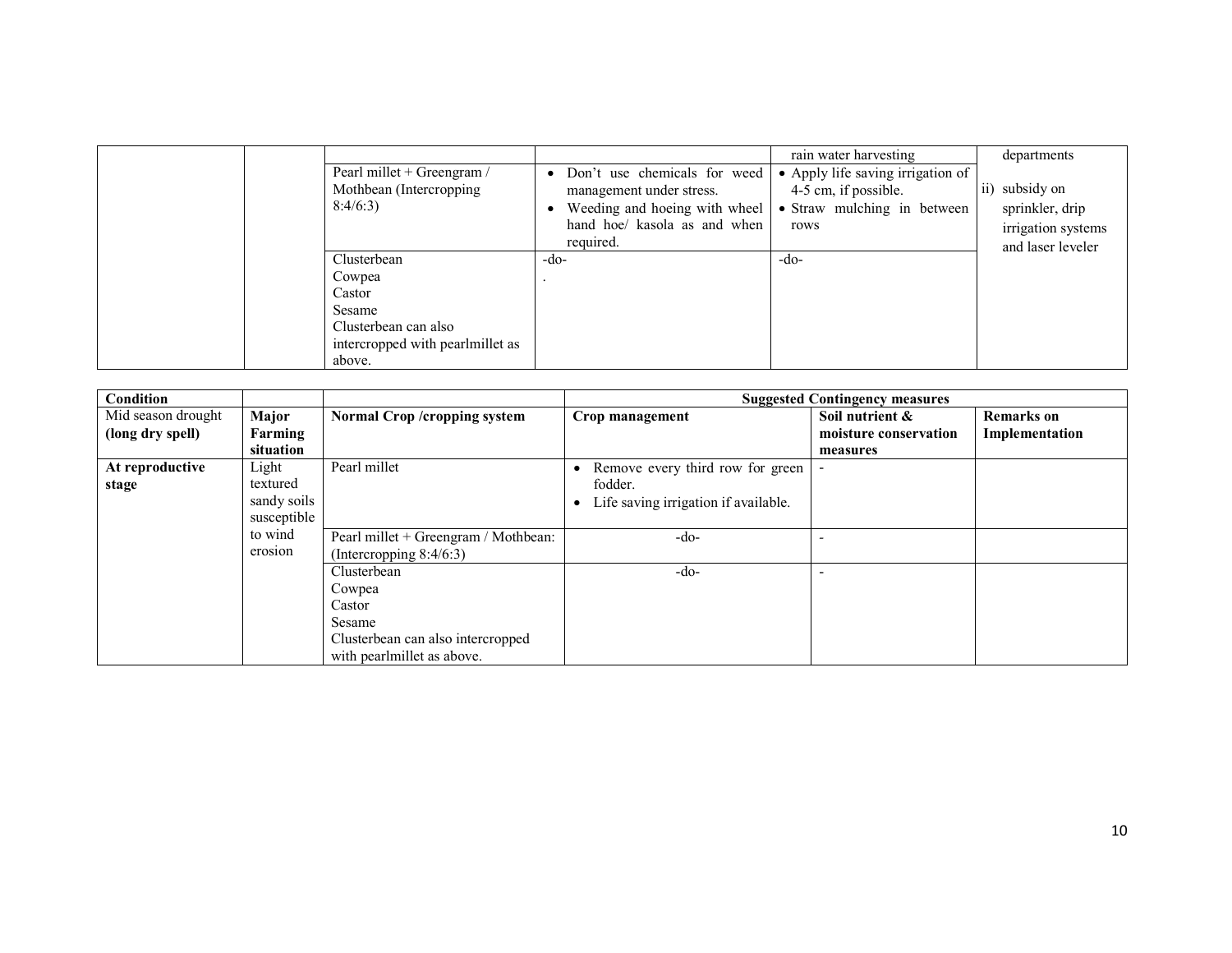| <b>Condition</b>                                                  |                                                                       |                                                                                                              |                                                                                                                                                                                                                             | <b>Suggested Contingency measures</b>                                                                                                                                                                                            |                                                                                                                                                                                           |
|-------------------------------------------------------------------|-----------------------------------------------------------------------|--------------------------------------------------------------------------------------------------------------|-----------------------------------------------------------------------------------------------------------------------------------------------------------------------------------------------------------------------------|----------------------------------------------------------------------------------------------------------------------------------------------------------------------------------------------------------------------------------|-------------------------------------------------------------------------------------------------------------------------------------------------------------------------------------------|
| <b>Terminal</b><br>drought<br>(Early<br>withdrawal<br>of monsoon) | Major<br>Farming<br>situation                                         | <b>Normal Crop/cropping system</b>                                                                           | Crop management                                                                                                                                                                                                             | Rabi crop planning                                                                                                                                                                                                               | <b>Remarks</b> on<br>Implementation                                                                                                                                                       |
|                                                                   | Light<br>textured<br>sandy soils<br>susceptible<br>to wind<br>erosion | Pearl millet                                                                                                 | • Remove every third row<br>for green fodder.<br>• Make ridge and furrow<br>for rain water harvesting.<br>• Life saving irrigation if<br>available.<br>• Foliar spray of urea $2\%$<br>solution under rainfed<br>condition. | Field preparation for rabi crop sowing<br>during first fortnight of October<br>Sowing of Mustard (RH-30, RH -819,<br>RB-24, RB 50 RH-781 and Varuna)<br>and Chickpea (C-235, H-208 and HC-<br>1) during second fortnight of Oct. | The State Agriculture<br>Department<br>should<br>have<br>advance<br>for<br>arrangements<br>timely supply of seed,<br>fertilizer and<br>other<br>agro-inputs to farmers<br>at block level. |
|                                                                   |                                                                       | Pearl millet + Greengram / Mothbean:<br>(Intercropping $8:4/6:3$ )                                           | $-do-$                                                                                                                                                                                                                      | $-do-$                                                                                                                                                                                                                           | Breeder seed: Dept of                                                                                                                                                                     |
|                                                                   |                                                                       | Clusterbean<br>Cowpea<br>Castor<br>Sesame<br>Clusterbean can also intercropped with<br>Pearlmillet as above. | $-do-$                                                                                                                                                                                                                      | $-do-$                                                                                                                                                                                                                           | Breeding,<br>Plant<br>CCSHAU, Hisar                                                                                                                                                       |

### 2.1.2 Irrigated situation

| Condition                                                                      |                  |                         | <b>Suggested Contingency measures</b> |                           |                                     |
|--------------------------------------------------------------------------------|------------------|-------------------------|---------------------------------------|---------------------------|-------------------------------------|
|                                                                                | Major<br>Farming | Crop/cropping<br>system | Change in<br>crop/cropping            | <b>Agronomic measures</b> | <b>Remarks</b> on<br>Implementation |
|                                                                                | situation        |                         | system                                |                           |                                     |
| Delayed/<br>limited<br>release of<br>water in<br>canals due to<br>low rainfall |                  |                         |                                       | Not Applicable            |                                     |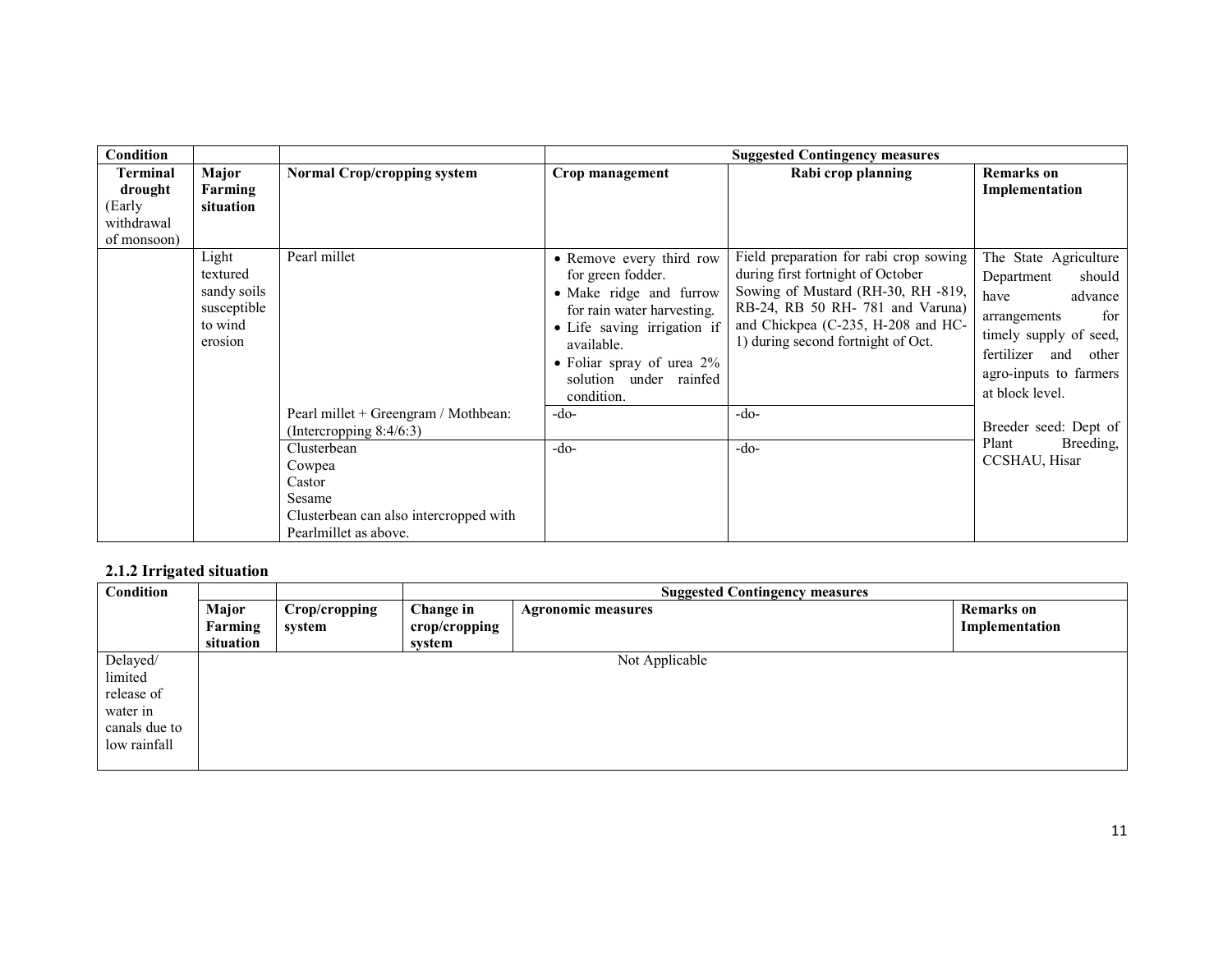| Condition                                                                                    |                               |                         | <b>Suggested Contingency measures</b> |                           |                                  |
|----------------------------------------------------------------------------------------------|-------------------------------|-------------------------|---------------------------------------|---------------------------|----------------------------------|
|                                                                                              | Major<br>Farming<br>situation | Crop/cropping<br>system | Change in<br>crop/cropping<br>system  | <b>Agronomic measures</b> | <b>Remarks on Implementation</b> |
| Non release<br>of water in<br>canals under<br>delayed<br>onset of<br>monsoon in<br>catchment |                               |                         |                                       | Not Applicable            |                                  |

| Condition         |              |                      | <b>Suggested Contingency measures</b> |                           |                                  |  |  |
|-------------------|--------------|----------------------|---------------------------------------|---------------------------|----------------------------------|--|--|
|                   | <b>Major</b> | Crop/cropping system | Change in crop/cropping               | <b>Agronomic measures</b> | <b>Remarks on Implementation</b> |  |  |
|                   | Farming      |                      | system                                |                           |                                  |  |  |
|                   | situation    |                      |                                       |                           |                                  |  |  |
| Lack of inflows   |              |                      |                                       | Not Applicable            |                                  |  |  |
| into tanks due to |              |                      |                                       |                           |                                  |  |  |
| insufficient      |              |                      |                                       |                           |                                  |  |  |
| /delayed onset of |              |                      |                                       |                           |                                  |  |  |
| monsoon           |              |                      |                                       |                           |                                  |  |  |
|                   |              |                      |                                       |                           |                                  |  |  |

| Condition                                      |                                                               |                           | <b>Suggested Contingency measures</b> |                                                                                                                           |                   |
|------------------------------------------------|---------------------------------------------------------------|---------------------------|---------------------------------------|---------------------------------------------------------------------------------------------------------------------------|-------------------|
|                                                | <b>Major Farming</b>                                          | Crop/cropping system      | Change in crop/cropping               | <b>Agronomic measures</b>                                                                                                 | <b>Remarks</b> on |
|                                                | situation                                                     |                           | svstem                                |                                                                                                                           | Implementation    |
| Insufficient                                   | Sandy soils, tubewell                                         | Pearlmillet-Barley        | Clusterbean-Wheat                     | efficient<br>Adoption<br>-of                                                                                              |                   |
| groundwater<br>recharge due to<br>low rainfall | irrigated                                                     | Fallow-Raya               | Sugarcane-Wheat/Raya                  | methods of irrigation viz.,                                                                                               |                   |
|                                                |                                                               | Pearlmillet-Chickpea      | Fallow-Raya                           | drip<br>wide<br>spaced,<br>in<br>vegetables<br>and<br>horticultural crops<br>in<br>Sprinkler<br>irrigation<br>other crops |                   |
|                                                | Well drained, medium<br>alluvial soils, tubewell<br>irrigated | Rice-wheat                | Pearlmillet-Chickpea                  |                                                                                                                           |                   |
|                                                |                                                               | Cotton-Wheat              | Pigeonpea-Wheat                       |                                                                                                                           |                   |
|                                                |                                                               | Rice-Berseem(fodder)      | Cotton-Wheat                          |                                                                                                                           |                   |
|                                                | Clay soils, tubewell                                          | Pigeonpea – Wheat/Barley  | Clusterbean-Raya                      |                                                                                                                           |                   |
|                                                | irrigated                                                     | Pearlmillet-Raya/Chickpea | Planting on beds                      |                                                                                                                           |                   |
|                                                |                                                               | Sorghum fodder-Wheat      | Cucurbits-Raya                        |                                                                                                                           |                   |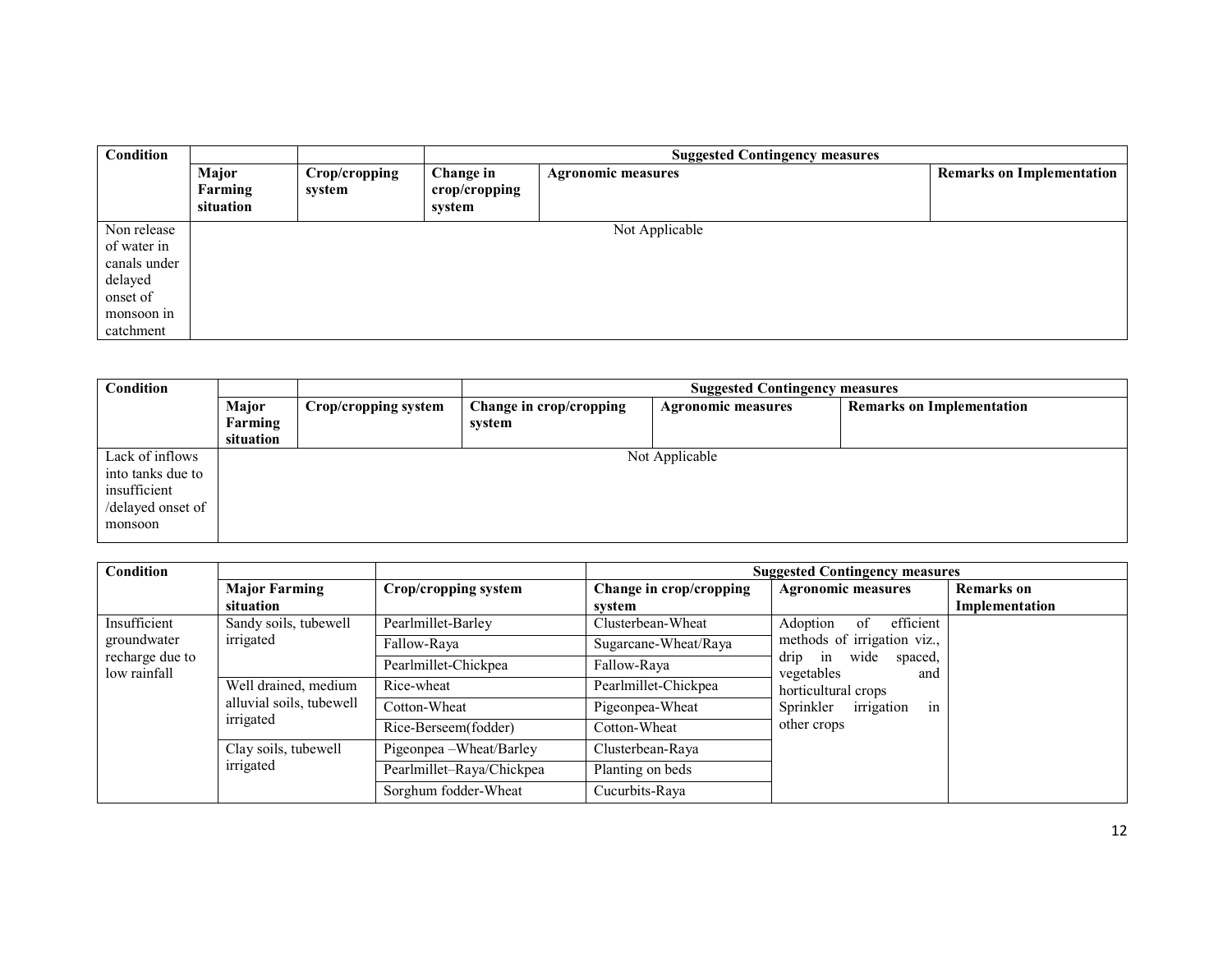| Condition                                                            |                                                                                                                                                                                                         | <b>Suggested contingency measure</b>                                                                                                                                                                                                                                                                                                                                |                                                                          |                                                                                                                                                                                                                                                                                            |  |
|----------------------------------------------------------------------|---------------------------------------------------------------------------------------------------------------------------------------------------------------------------------------------------------|---------------------------------------------------------------------------------------------------------------------------------------------------------------------------------------------------------------------------------------------------------------------------------------------------------------------------------------------------------------------|--------------------------------------------------------------------------|--------------------------------------------------------------------------------------------------------------------------------------------------------------------------------------------------------------------------------------------------------------------------------------------|--|
| Continuous high rainfall in a short<br>span leading to water logging | <b>Vegetative stage</b>                                                                                                                                                                                 | <b>Flowering stage</b>                                                                                                                                                                                                                                                                                                                                              | Crop maturity stage                                                      | Post harvest                                                                                                                                                                                                                                                                               |  |
| Rice                                                                 | Drainage, if depth of standing<br>water is $> 5$ -6 cm                                                                                                                                                  | Drainage                                                                                                                                                                                                                                                                                                                                                            | Drainage                                                                 | Shifting to dry place                                                                                                                                                                                                                                                                      |  |
| Cotton                                                               | $-do-$                                                                                                                                                                                                  | -do-                                                                                                                                                                                                                                                                                                                                                                | $-do-$                                                                   | $-do-$                                                                                                                                                                                                                                                                                     |  |
| Pearlmillet                                                          | $-do-$                                                                                                                                                                                                  | $-do-$                                                                                                                                                                                                                                                                                                                                                              | $-do-$                                                                   | $-do-$                                                                                                                                                                                                                                                                                     |  |
| Sorghum (fodder)                                                     | $-do-$                                                                                                                                                                                                  | $-do-$                                                                                                                                                                                                                                                                                                                                                              | $-do-$                                                                   | $-do-$                                                                                                                                                                                                                                                                                     |  |
| Horticulture                                                         |                                                                                                                                                                                                         |                                                                                                                                                                                                                                                                                                                                                                     |                                                                          |                                                                                                                                                                                                                                                                                            |  |
| All crops                                                            | No adverse effect<br>$\bullet$<br>Removal<br>of<br>unwanted<br>sprouts<br>Spray<br>insecticides<br>&<br>$\bullet$<br>pesticides to control<br>the<br>insect & pest<br>Drain out water if heavy<br>rains | • Drain out the excess water<br>to avoid flower and fruit<br>drop<br>• To control the fruit drop<br>apply foliar application of<br>and<br>nutrients<br>growth<br>regulators<br>$\bullet$ Apply<br>insecticide<br>&<br>pesticides to control the<br>insect & pest and diseases<br>on young developing fruits<br>• Plough the field to increase<br>the root aeration. | Harvest the fruit crops<br>timely and send to the<br>market immediately. | • Apply fungicide to avoid<br>post harvest diseases.<br>• Proper covering of the<br>produce.<br>$\bullet$ Proper<br>grading<br>and<br>cleaning<br>of<br>fruits<br>immediately after harvest.<br>• Use the damaged fruits for<br>processing<br>$\bullet$ Use<br>water<br>proof<br>packaging |  |
| Heavy rainfall with high speed winds<br>in a short span              |                                                                                                                                                                                                         |                                                                                                                                                                                                                                                                                                                                                                     |                                                                          |                                                                                                                                                                                                                                                                                            |  |
| Rice                                                                 | Drainage, if stagnant water                                                                                                                                                                             | Drainage                                                                                                                                                                                                                                                                                                                                                            | Drainage                                                                 | Shifting to dry place                                                                                                                                                                                                                                                                      |  |
| Cotton                                                               | $-do-$                                                                                                                                                                                                  | $-do-$                                                                                                                                                                                                                                                                                                                                                              | $-do-$                                                                   | $-do-$                                                                                                                                                                                                                                                                                     |  |
| Pearlmillet                                                          | $-do-$                                                                                                                                                                                                  | $-do-$                                                                                                                                                                                                                                                                                                                                                              | $-do-$                                                                   | $-do-$                                                                                                                                                                                                                                                                                     |  |
| Sorghum (fodder)                                                     | $-do-$                                                                                                                                                                                                  | -do-                                                                                                                                                                                                                                                                                                                                                                | $-do-$                                                                   | $-do-$                                                                                                                                                                                                                                                                                     |  |
| Horticulture                                                         |                                                                                                                                                                                                         |                                                                                                                                                                                                                                                                                                                                                                     |                                                                          |                                                                                                                                                                                                                                                                                            |  |
| All crops                                                            | No adverse effect<br>of<br>Removal<br>unwanted<br>$\bullet$                                                                                                                                             | • Drain out the excess water<br>to avoid flower and fruit                                                                                                                                                                                                                                                                                                           | fruits and<br>Harvest the<br>the<br>market<br>send<br>to                 | fungicide<br>Apply<br>to<br>avoid<br>harvest<br>post                                                                                                                                                                                                                                       |  |

#### 2.2 Unusual rains (untimely, unseasonal etc)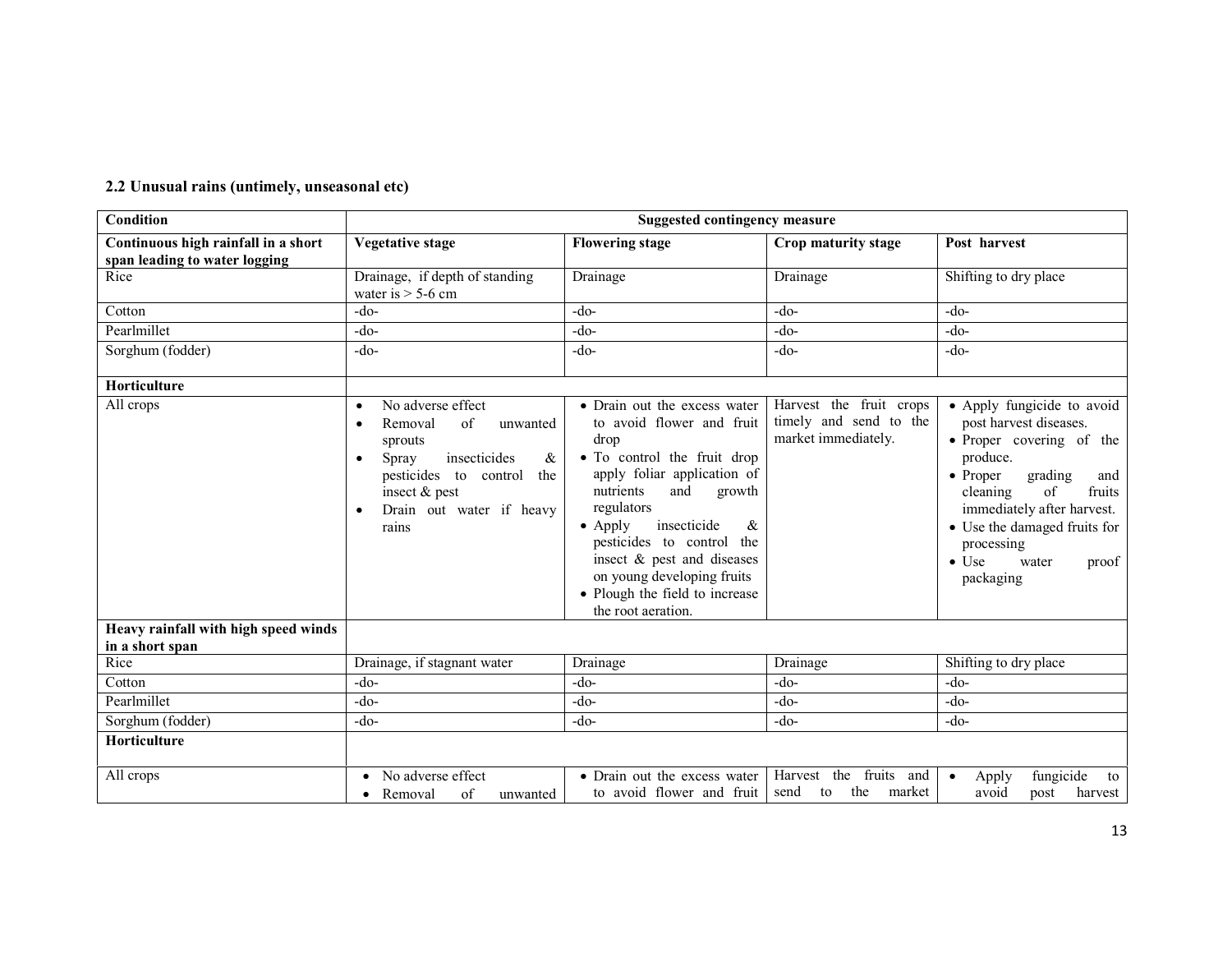|                                    | sprouts<br>Spray<br>insecticides<br>&<br>$\bullet$<br>pesticides to control the<br>insect & pest<br>Drain out water if heavy<br>rains                                                                                                                                                                                           | drop<br>· To control the fruit drop<br>apply foliar application of<br>nutrients<br>and<br>growth<br>regulators<br>$\bullet$ Apply<br>insecticide<br>& | immediately. | diseases.<br>Proper covering of the<br>produce.<br>Proper grading<br>$\bullet$<br>and<br>cleaning of<br>fruits<br>immediately<br>after |
|------------------------------------|---------------------------------------------------------------------------------------------------------------------------------------------------------------------------------------------------------------------------------------------------------------------------------------------------------------------------------|-------------------------------------------------------------------------------------------------------------------------------------------------------|--------------|----------------------------------------------------------------------------------------------------------------------------------------|
|                                    |                                                                                                                                                                                                                                                                                                                                 | pesticides to control the<br>insect & pest and diseases<br>on young developing fruits<br>• Plough the field to increase<br>the root aeration.         |              | harvest.<br>Use the damaged fruits<br>$\bullet$<br>for processing<br>Use<br>water<br>proof<br>$\bullet$<br>packaging                   |
| Outbreak of pests and diseases due |                                                                                                                                                                                                                                                                                                                                 |                                                                                                                                                       |              |                                                                                                                                        |
| to unseasonal rains                |                                                                                                                                                                                                                                                                                                                                 |                                                                                                                                                       |              |                                                                                                                                        |
| Wheat                              | Yellow and brown rust of wheat<br>become severe<br>Karnal bunt infection increases<br>under moist conditions<br>Spray 600 - 800 gm Mancozeb<br>200 lt. of water/acre at the<br>appearance of disease and repeat<br>after 15-20 days<br>Treat wheat seed with Raxil 2DS<br>$(a)$ 1 gm/kg before sowing to<br>control Karnal bunt |                                                                                                                                                       |              |                                                                                                                                        |
| Bajra                              | mildew<br>incidence<br>Downy<br>increases, There is no control<br>measure except resistant varieties                                                                                                                                                                                                                            |                                                                                                                                                       |              |                                                                                                                                        |
| <b>Indian Mustard</b>              | White rust and Alternaria leaf<br>blight increase, stem rot increases<br>due to rain and cold weather<br>Spray Mancozeb 0.2% 3-4 times<br>at an interval of 15 days to control<br>white rust and Alternaria leaf<br>blight.                                                                                                     | To control stem rot spray $0.2\%$<br>Carbendazim.                                                                                                     |              |                                                                                                                                        |
| Cotton                             | Bacterial leaf blight increases due<br>to rainfall from traces to moderate<br>intensity whereas cotton leaf curl<br>virus decreases Soak 5 -6 kg                                                                                                                                                                                |                                                                                                                                                       |              |                                                                                                                                        |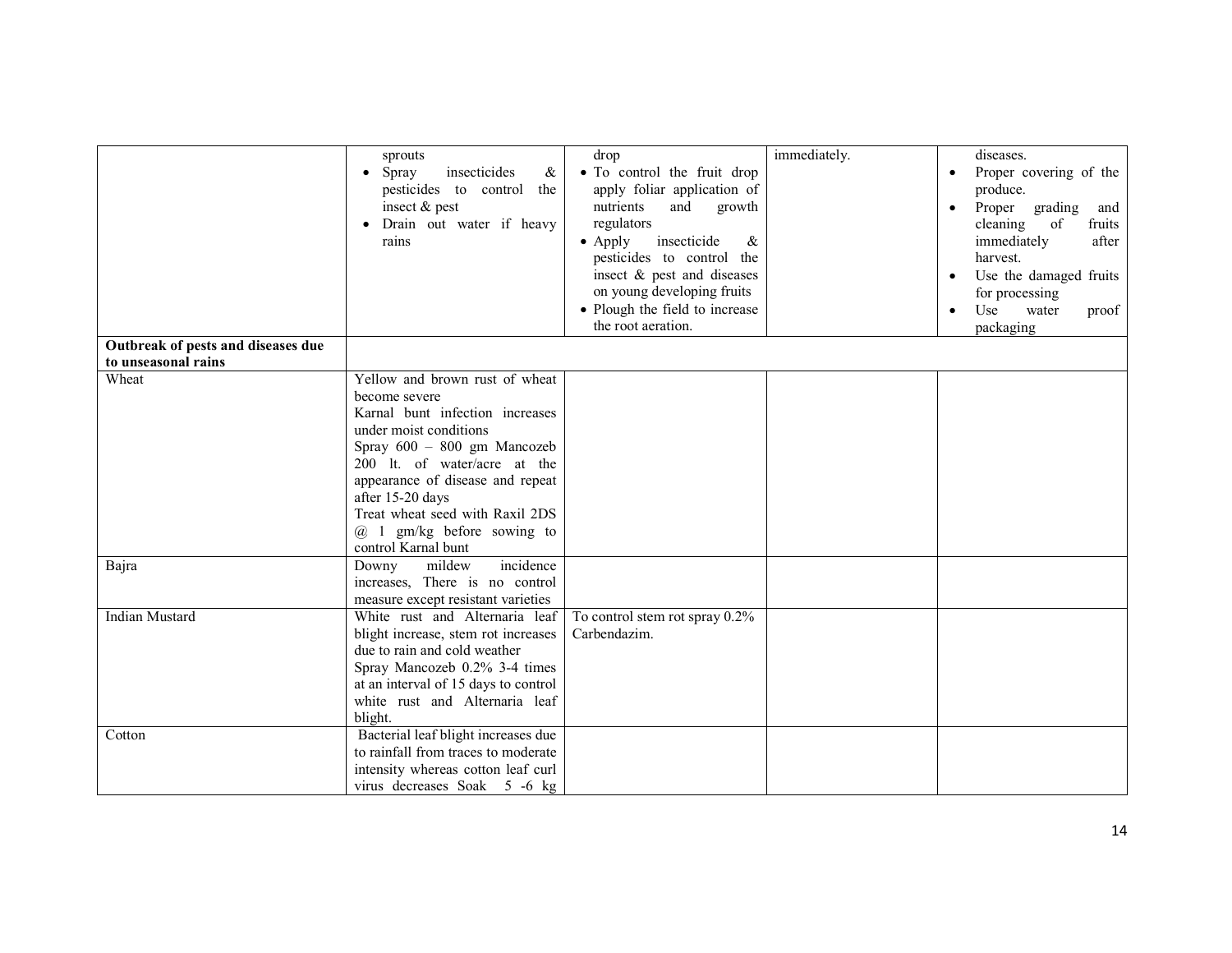|                     | delinted and linted cotton seed in      |  |  |
|---------------------|-----------------------------------------|--|--|
|                     | 10 lt. of water suspension              |  |  |
|                     | containing $5 \text{ g E}$ misan + 1 gm |  |  |
|                     | Streptocycline sulphate for 2 hrs.      |  |  |
|                     | and 6-8 hrs respectively before         |  |  |
|                     | sowing                                  |  |  |
| <b>Horticulture</b> |                                         |  |  |
|                     |                                         |  |  |
| Potato              | Early blight of potato increases        |  |  |
|                     | with rainfall Spray Mancozeb @          |  |  |
|                     | $0.25\%$ 4-5 times at an interval of    |  |  |
|                     | 15 days                                 |  |  |

| 2.3 Floods                                     |                                                                                                                                                                                                               |                                      |                           |                           |
|------------------------------------------------|---------------------------------------------------------------------------------------------------------------------------------------------------------------------------------------------------------------|--------------------------------------|---------------------------|---------------------------|
| <b>Condition</b>                               |                                                                                                                                                                                                               | <b>Suggested contingency measure</b> |                           |                           |
| Transient water logging/ partial inundation    | Seedling / nursery stage                                                                                                                                                                                      | Vegetative stage                     | <b>Reproductive stage</b> | At harvest                |
| Rice                                           | Surface drainage                                                                                                                                                                                              | Drainage                             | Drainage                  | Shifting to dry place     |
| Cotton                                         | -do-                                                                                                                                                                                                          | -do-                                 | -do-                      | -do-                      |
| Pearlmillet                                    | -do-                                                                                                                                                                                                          | -do-                                 | $-do-$                    | $-do-$                    |
| Sorghum                                        | $-do-$                                                                                                                                                                                                        | $-do-$                               | $-do-$                    | $-do-$                    |
| <b>Horticulture</b>                            |                                                                                                                                                                                                               |                                      |                           |                           |
| All crops                                      | Drain out the flood water<br>⋗<br>Spray of nutrients/supplementation<br>Prefer plantation of water logging resistant crop like Jamun.<br>Mount planting of fruit trees<br>⋗                                   |                                      |                           | Drain out the flood water |
| Continuous submergence<br>for more than 2 days |                                                                                                                                                                                                               |                                      |                           |                           |
| Rice                                           | Surface drainage                                                                                                                                                                                              | Drainage                             | Drainage                  | Shifting to dry place     |
| Cotton                                         | $-do-$                                                                                                                                                                                                        | -do-                                 | $-do-$                    | -do-                      |
| Pearlmillet                                    | -do-                                                                                                                                                                                                          | $-do-$                               | $-do-$                    | $-do-$                    |
| Sorghum                                        | -do-                                                                                                                                                                                                          | -do-                                 | -do-                      | $-do-$                    |
| <b>Horticulture</b>                            |                                                                                                                                                                                                               |                                      |                           |                           |
| All crops                                      | Drain out the flood water<br>⋗<br>Spray of nutrients/supplementation<br>Drain out the flood water<br>⋗<br>Prefer plantation of water logging resistant crop like Jamun.<br>Mount planting of fruit trees<br>⋗ |                                      |                           |                           |
| Sea water inundation                           | NA                                                                                                                                                                                                            |                                      |                           |                           |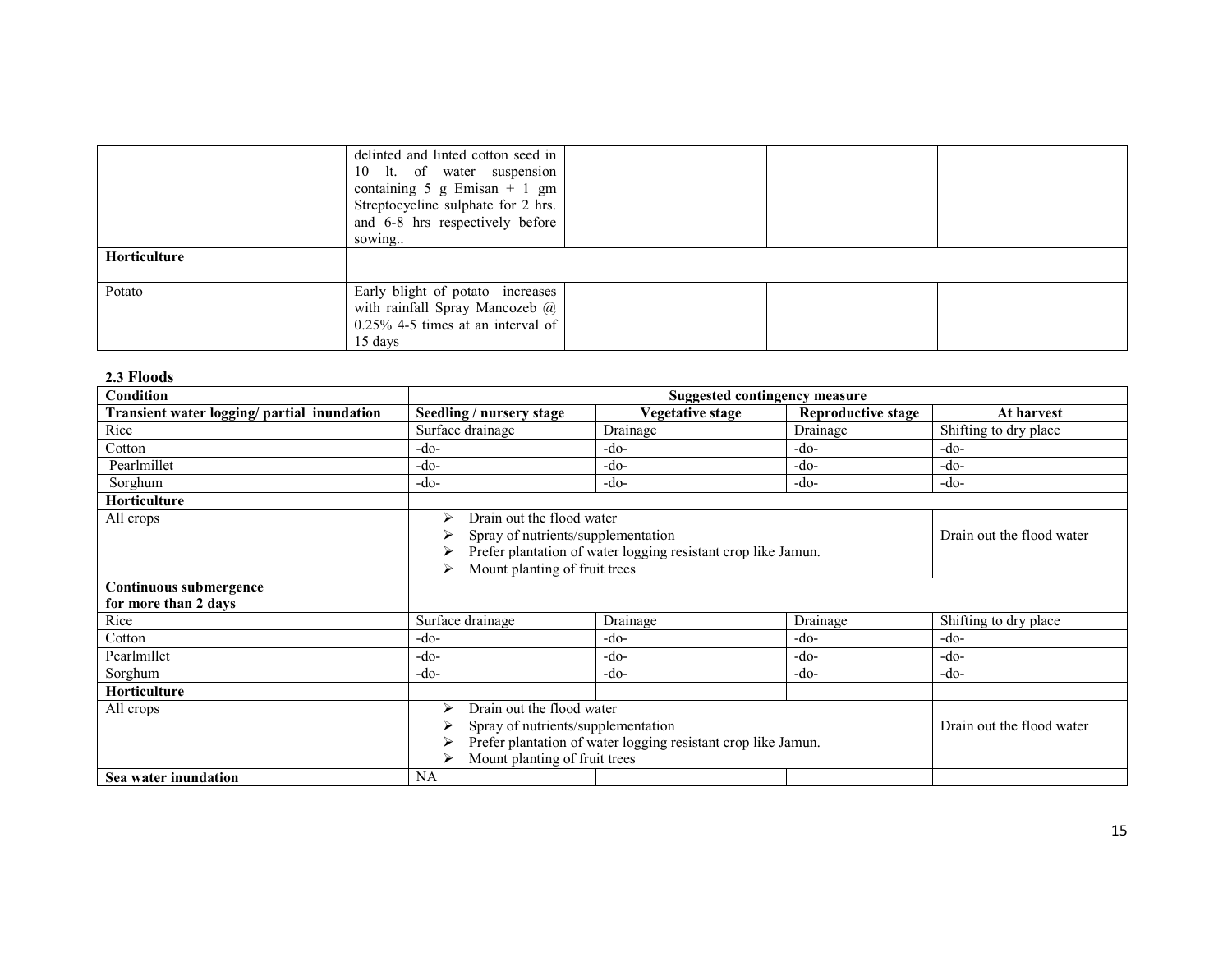## 2.4 Extreme events: Heat wave / Cold wave/Frost/ Hailstorm /Cyclone

| <b>Extreme</b>   | <b>Suggested contingency measure</b>                            |                                               |                                           |                |  |
|------------------|-----------------------------------------------------------------|-----------------------------------------------|-------------------------------------------|----------------|--|
| event type       | Seedling / nursery stage                                        | <b>Vegetative stage</b>                       | <b>Reproductive stage</b>                 | At harvest     |  |
| <b>Heat Wave</b> |                                                                 |                                               |                                           |                |  |
| Rice             | Micro-irrigation, avoid irrigation during hot                   | Micro-irrigation, avoid irrigation during hot |                                           |                |  |
|                  | hours with poor quality waters                                  | hours with poor quality waters                |                                           |                |  |
| Cotton           | Micro-drip irrigation                                           | Deep irrigation                               | Deep irrigation                           |                |  |
| Pearlmillet      | Micro-sprinkler irrigation, avoid irrigation                    | Micro-sprinkler irrigation, avoid irrigation  | Micro-irrigation, avoid irrigation during |                |  |
|                  | during hot hours with poor quality waters                       | during hot hours with poor quality waters     | hot hours with poor quality waters        |                |  |
| Sorghum          | $-do-$                                                          | $-do-$                                        | $-do-$                                    |                |  |
| Clusterbean      | $-do-$                                                          | $-do-$                                        | $-do-$                                    |                |  |
| Pigeonpea        | $-do-$                                                          | $-do-$                                        | $-do-$                                    |                |  |
| Horticulture     |                                                                 |                                               |                                           |                |  |
| All crops        | Micro-irrigation, avoid irrigation during hot                   | Micro irrigation, avoid irrigation during hot | Micro irrigation, avoid irrigation during |                |  |
|                  | hours with poor quality waters                                  | hours with poor quality waters                | hot hours with poor quality waters        |                |  |
|                  |                                                                 |                                               |                                           |                |  |
| Cold wave        |                                                                 |                                               |                                           |                |  |
| Wheat            | Irrigation, balanced fertilizer application,                    | Irrigation, fertilizer application            | Irrigation, fertilizer application        |                |  |
|                  | Foliar spray of nutrients                                       |                                               |                                           |                |  |
| Raya             | $-do-$                                                          | $-do-$                                        | $-do-$                                    |                |  |
| Chickpea         | $-do-$                                                          | $-do-$                                        | $-do-$                                    |                |  |
| Barley           | $-do-$                                                          | $-do-$                                        | $-do-$                                    |                |  |
| Fodder           | $-do-$                                                          | $-do-$                                        | $-do-$                                    |                |  |
| Horticulture     |                                                                 |                                               |                                           |                |  |
| All crops        | Apply frequent irrigation, shelterbelt and                      | Apply frequent irrigation, windbreaks         | Apply frequent irrigation                 | $\blacksquare$ |  |
|                  | windbreaks                                                      |                                               |                                           |                |  |
| Frost            |                                                                 |                                               |                                           |                |  |
| Wheat            | No adverse effect                                               |                                               |                                           |                |  |
| Raya             | Irrigate the crop                                               | Irrigate the crop                             | Irrigate the crop                         |                |  |
|                  | Create smoke during late evening                                | Create smoke during late evening              | Create smoke during late evening          |                |  |
| Chickpea         | $-do-$                                                          | $-do-$                                        | $-do-$                                    |                |  |
| Barley           | $-do-$                                                          | $-do-$                                        | $-do-$                                    |                |  |
| Fodder           | $-do-$                                                          | $-do-$                                        | $-do-$                                    |                |  |
| Horticulture     |                                                                 |                                               |                                           |                |  |
| All crops        | Apply light irrigation frequently<br>$\bullet$                  |                                               |                                           |                |  |
|                  | Creating smoke in the orchard during late evening.<br>$\bullet$ |                                               |                                           |                |  |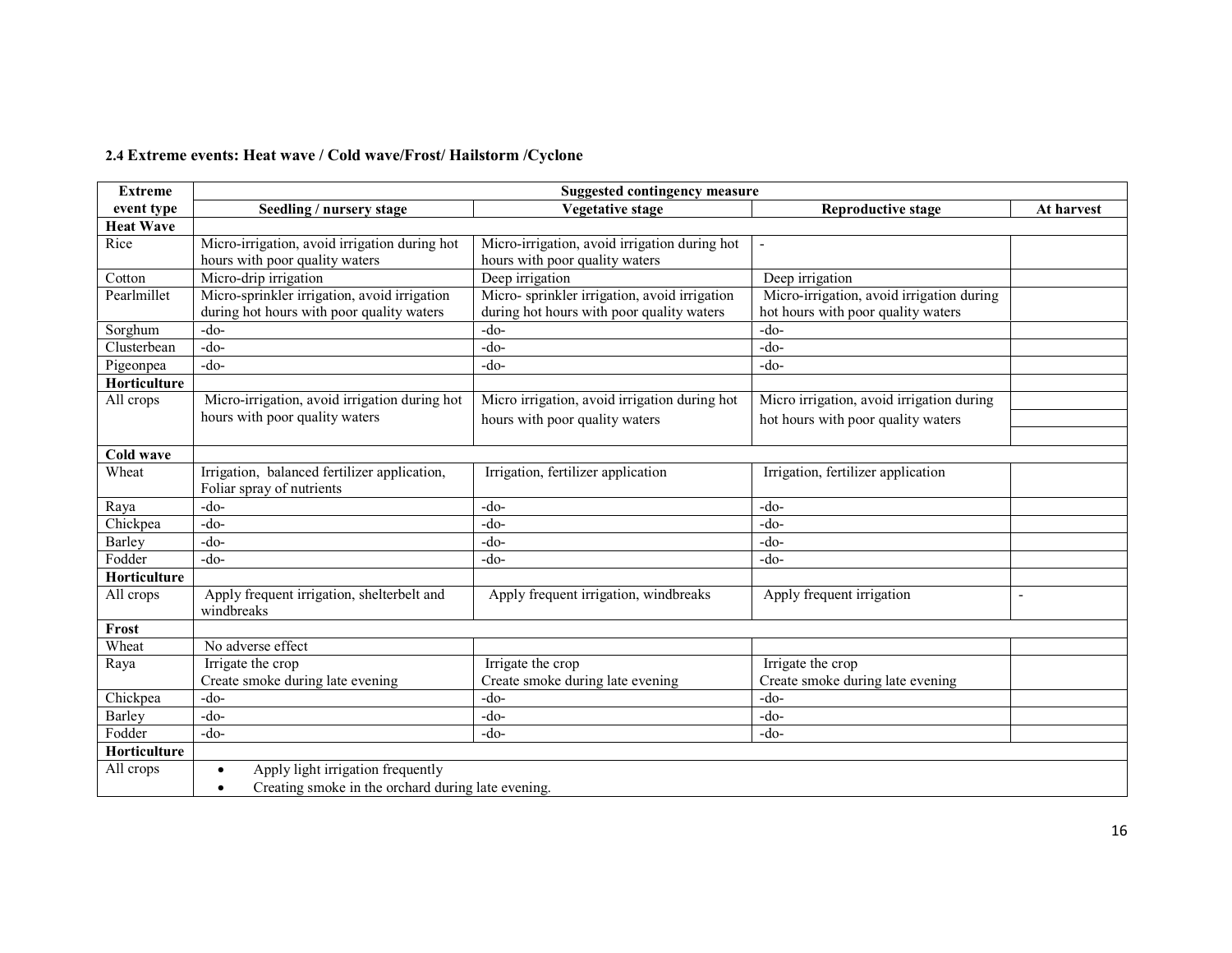| Extreme          | <b>Suggested contingency measure</b>                 |                         |                           |            |  |  |  |
|------------------|------------------------------------------------------|-------------------------|---------------------------|------------|--|--|--|
| event type       | Seedling / nursery stage                             | <b>Vegetative stage</b> | <b>Reproductive stage</b> | At harvest |  |  |  |
|                  | Thatching of young plants during severe cold months. |                         |                           |            |  |  |  |
|                  | Use of sprinkler irrigation.                         |                         |                           |            |  |  |  |
|                  | Use of mulching under plant canopy<br>٠              |                         |                           |            |  |  |  |
| <b>Hailstorm</b> |                                                      |                         |                           |            |  |  |  |
| Horticulture     |                                                      |                         |                           |            |  |  |  |
|                  | Plantation of wind breaks                            |                         |                           |            |  |  |  |
|                  | Use of hailstorm nets                                |                         |                           |            |  |  |  |
|                  | Supplementation of nutrients to the trees            |                         |                           |            |  |  |  |
| Cyclone          |                                                      |                         |                           |            |  |  |  |
| Horticulture     |                                                      |                         |                           |            |  |  |  |
| All crops        | Seedling covers should be used                       |                         |                           |            |  |  |  |
|                  |                                                      |                         |                           |            |  |  |  |

## 2.5 Contingent strategies for Livestock, Poultry & Fisheries

## 2.5.1 Livestock

|                 | <b>Suggested contingency measures</b>                                  |                                                                       |                                     |  |  |
|-----------------|------------------------------------------------------------------------|-----------------------------------------------------------------------|-------------------------------------|--|--|
|                 | <b>Before the event</b>                                                | During the event                                                      | After the event                     |  |  |
| Drought         |                                                                        |                                                                       |                                     |  |  |
| Feed and fodder | All Districts should be asked to locate their feed and fodder          | The best option is to open fodder depots for                          | Immediate efforts are               |  |  |
| availability    | banks in view of submergence situation arising due to draught.         | milch animals which farmers will never deposit                        | needed to grow short                |  |  |
|                 | Sufficient care must be taken to sensitize the farmers to protect      | into the cattle camps and establish cattle camps                      | duration fodder crops               |  |  |
|                 | their feed and fodder much ahead of onset of monsoon. The              | for dry and scrub animals. These camps should                         | like oats, barley,                  |  |  |
|                 | sources for procurement of feed / rice bran (Kunda) within the         | be established along assured source of water or                       | <i>kasni</i> and <i>lucern</i> etc. |  |  |
|                 | district and nearest locations should be identified, and the           | canals for drinking and growing fodder.                               | in the canal command                |  |  |
|                 | suppliers kept informed about the emergency situation, which 2.        | Facilities like storing densified roughages                           | areas.                              |  |  |
|                 | might require action at their level for production and supply to       | transported from other districts should also be 2. Farmers might have |                                     |  |  |
|                 | the identified areas within the shortest possible time.                | established adjacent to these camps.                                  | to be compensated                   |  |  |
|                 | Complete feed blocks should be prepared and stored in the feed 3.      | Complete feed blocks stored in the feed banks                         | for abandoning food                 |  |  |
|                 | banks for scarcity periods.                                            | should be provided to productive, lactating and                       | or commercial cash                  |  |  |
|                 | The livestock holders of small ruminants should be educated/<br>3.     | pregnant animals for scarcity periods                                 | to<br>meet<br>crop                  |  |  |
|                 | informed to collect sufficient amount of green leaves from edible   4. | Since stall feeding adversely affects the                             | fodder<br>contingent                |  |  |
|                 | plants for use during the period of submergence at the earliest,       | breeding efficiency in case of sheep, therefore,                      | requirements.                       |  |  |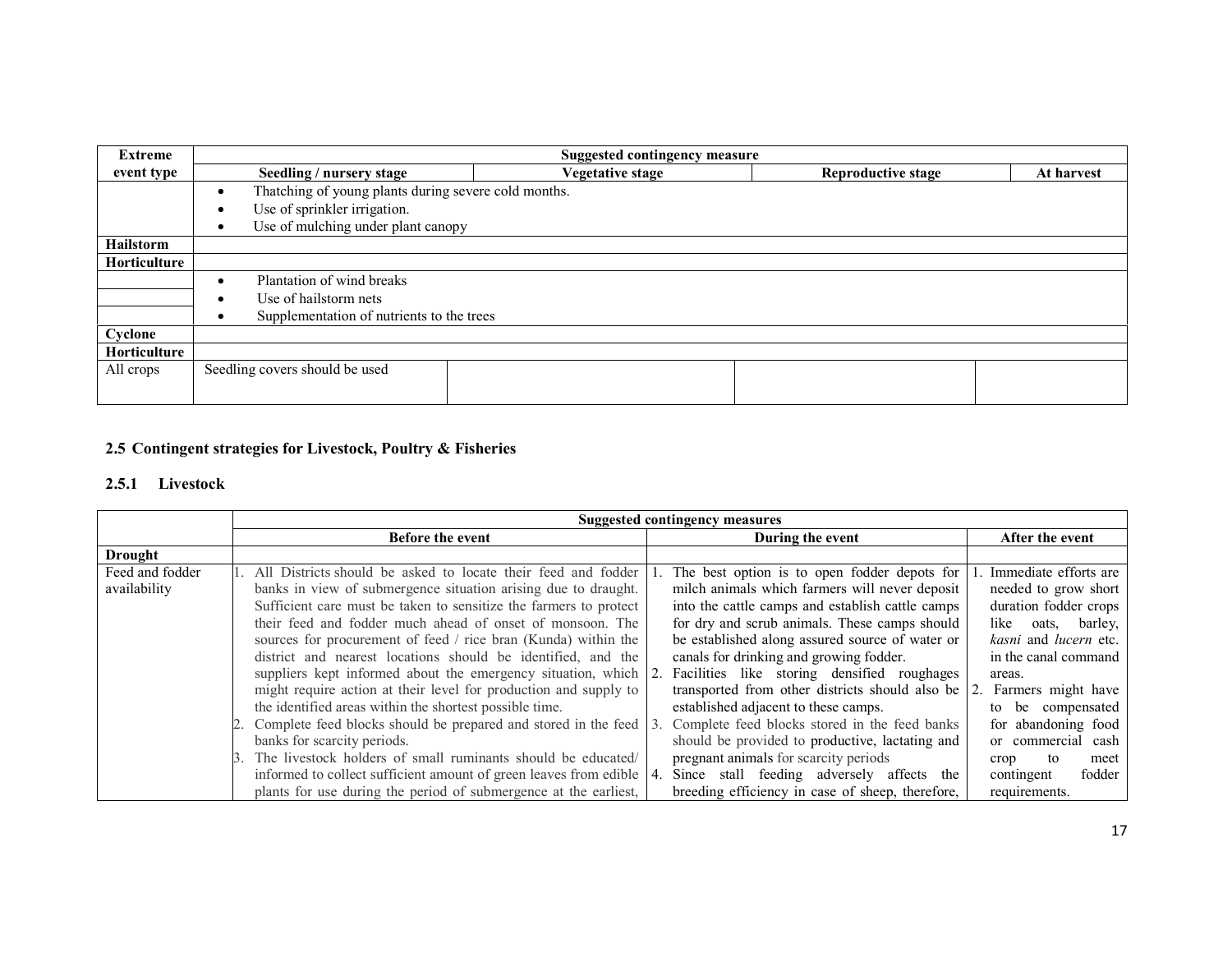|                                  | <b>Suggested contingency measures</b>                                                                                                                                                                                                                                                                                                                                                                                                                                                                                                                                                                                                                                 |                                                                                                                                                                                                                                                                                                                                                                                                                                                                                                                                            |                                                                                                                                                                       |  |  |
|----------------------------------|-----------------------------------------------------------------------------------------------------------------------------------------------------------------------------------------------------------------------------------------------------------------------------------------------------------------------------------------------------------------------------------------------------------------------------------------------------------------------------------------------------------------------------------------------------------------------------------------------------------------------------------------------------------------------|--------------------------------------------------------------------------------------------------------------------------------------------------------------------------------------------------------------------------------------------------------------------------------------------------------------------------------------------------------------------------------------------------------------------------------------------------------------------------------------------------------------------------------------------|-----------------------------------------------------------------------------------------------------------------------------------------------------------------------|--|--|
|                                  | <b>Before the event</b>                                                                                                                                                                                                                                                                                                                                                                                                                                                                                                                                                                                                                                               | During the event                                                                                                                                                                                                                                                                                                                                                                                                                                                                                                                           | After the event                                                                                                                                                       |  |  |
|                                  | after receipt of draught warning. The district authorities of<br>Animal Husbandry Department should chalk out a complete<br>programme to cater the feed & fodder needs of livestock.<br>Increase the sown area under fodder crops<br>Looking to scarcity of crop residues, burning of paddy straw and<br>stubbles should not be allowed in Haryana. This can be properly<br>harvested, baled, densified and fortified using $4\%$ urea with $\vert 6$ .<br>molasses and transported to areas of fodder scarcity.<br>Standardized machinery for harvesting, bailing, densification and<br>fortification is available with Punjab Agro Federation and in the<br>market. | sheep should always be resorted to natural<br>grazing.<br>5.<br>Special care is required for productive, lactating<br>and pregnant animals. These animals must be<br>supplemented with additional concentrates and<br>fodders.<br>Most of such animals will be retained by the<br>farmers and arrangements for fodder, feed and<br>drinking water should be made accordingly.                                                                                                                                                              |                                                                                                                                                                       |  |  |
| Drinking water                   | Prior to the onset of summer all the water ponds/lakes in the<br>villages/cities should be filled up with canal water/tube wells.                                                                                                                                                                                                                                                                                                                                                                                                                                                                                                                                     | 1. All the affected livestock should have an access<br>to clean drinking water. Arrangements are<br>required to be made in this regard with the help<br>of concerned Government functionaries of the<br><b>Districts</b><br>2. Resorting to alternate day watering to camel,<br>sheep and goats. Experimental evidences show<br>that even watering twice a week did not have<br>much adverse effect on body weight of the<br>sheep.<br>3. Avoiding long distance grazing, as tired animals<br>need more and frequent watering and feeding. | Normal supply of water<br>should be restored.                                                                                                                         |  |  |
| Health and disease<br>management | Constitution of task force at district and sub division level which<br>will formulate guidelines for action should have a mobile<br>veterinary unit at their disposal. Procurement of mineral and feed<br>supplements, life saving drugs, electrolytes, vaccines etc.                                                                                                                                                                                                                                                                                                                                                                                                 | Disbursement of supplements, treatment of affected<br>animals in camps, proper disposal of dead animals,<br>deworming and vaccinations.                                                                                                                                                                                                                                                                                                                                                                                                    | Rehabilitation<br>of<br>affected<br>animals,<br>provision of veterinary<br>and follow up,<br>aid<br>provide supplements etc<br>to make up losses for<br>deficiencies. |  |  |
| <b>Floods</b>                    |                                                                                                                                                                                                                                                                                                                                                                                                                                                                                                                                                                                                                                                                       |                                                                                                                                                                                                                                                                                                                                                                                                                                                                                                                                            |                                                                                                                                                                       |  |  |
| Feed and fodder<br>availability  | 1. All Districts should be asked to locate their feed and fodder<br>banks in view of submergence situation arising due to floods.<br>Sufficient care must be taken to sensitize the farmers to protect<br>their feed and fodder much ahead of onset of monsoon. The<br>sources for procurement of feed / rice bran (Kunda) within the                                                                                                                                                                                                                                                                                                                                 | 1. The best option is to open fodder depots for $ 1\rangle$<br>milch animals which farmers will never deposit<br>into the cattle camps and establish cattle camps<br>for dry and scrub animals. These camps should<br>be established along assured source of water or                                                                                                                                                                                                                                                                      | Immediate<br>efforts<br>are needed to grow<br>fodder crops like<br>oats, barley, kasni<br>and <i>lucern</i> etc. in the                                               |  |  |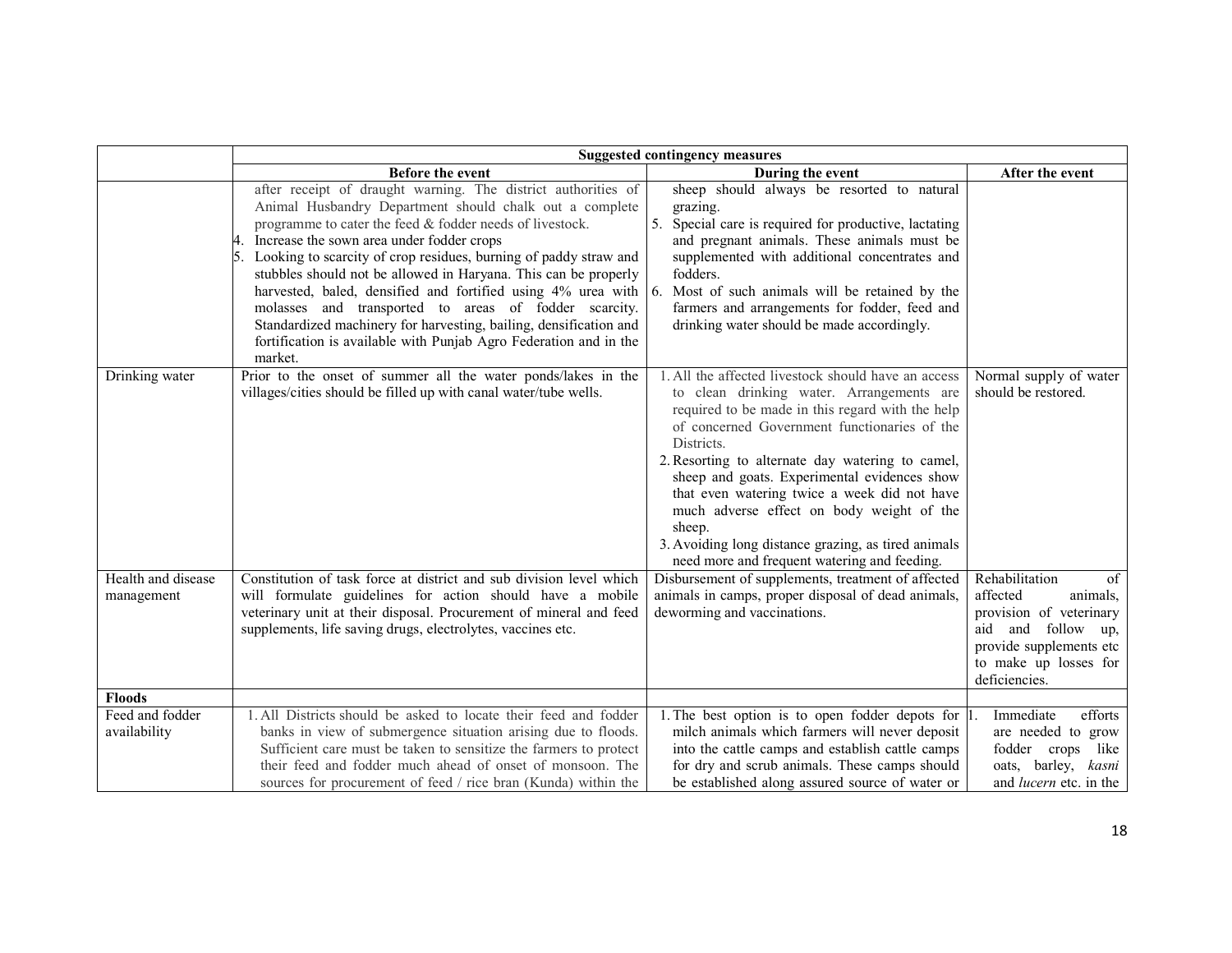|                                  | <b>Suggested contingency measures</b>                                                                                                                                                                                                                                                                                                                                                                                                                                                                                                                                                                                                                                                                                                                                                                                                                                                                                                                                                                                                                                                                                                                                                                                                                                                                                                                                                                                                                                                       |                                                                                                                                                                                                                                                                                                                                                                                                                                                                                                                                                                                                                                                                                                                                                                                                                                                                                                                                                                               |                                                                                                                                                                                                                                                                                                                              |  |
|----------------------------------|---------------------------------------------------------------------------------------------------------------------------------------------------------------------------------------------------------------------------------------------------------------------------------------------------------------------------------------------------------------------------------------------------------------------------------------------------------------------------------------------------------------------------------------------------------------------------------------------------------------------------------------------------------------------------------------------------------------------------------------------------------------------------------------------------------------------------------------------------------------------------------------------------------------------------------------------------------------------------------------------------------------------------------------------------------------------------------------------------------------------------------------------------------------------------------------------------------------------------------------------------------------------------------------------------------------------------------------------------------------------------------------------------------------------------------------------------------------------------------------------|-------------------------------------------------------------------------------------------------------------------------------------------------------------------------------------------------------------------------------------------------------------------------------------------------------------------------------------------------------------------------------------------------------------------------------------------------------------------------------------------------------------------------------------------------------------------------------------------------------------------------------------------------------------------------------------------------------------------------------------------------------------------------------------------------------------------------------------------------------------------------------------------------------------------------------------------------------------------------------|------------------------------------------------------------------------------------------------------------------------------------------------------------------------------------------------------------------------------------------------------------------------------------------------------------------------------|--|
|                                  | Before the event                                                                                                                                                                                                                                                                                                                                                                                                                                                                                                                                                                                                                                                                                                                                                                                                                                                                                                                                                                                                                                                                                                                                                                                                                                                                                                                                                                                                                                                                            | During the event                                                                                                                                                                                                                                                                                                                                                                                                                                                                                                                                                                                                                                                                                                                                                                                                                                                                                                                                                              | After the event                                                                                                                                                                                                                                                                                                              |  |
|                                  | district and nearest locations should be identified, and the<br>suppliers kept informed about the emergency situation, which<br>might require action at their level for production and supply to<br>the identified areas within the shortest possible time.<br>2. Complete feed blocks should be prepared and stored in the feed<br>banks for scarcity periods<br>3. The livestock holders of small ruminants should be educated/<br>informed to collect sufficient amount of green leaves from<br>edible plants for use during the period of submergence at the<br>earliest, after receipt of draught warning. The district authorities<br>of Animal Husbandry Department chalk out a complete<br>programme to cater the feed & fodder needs of cattle, buffalo,<br>sheep, goat, pig, dog, poultry birds etc.<br>4. The livestock holders of livestockare trained regarding shifting<br>of animals before flooding. The farmers are instructed to let<br>loose their animals instead of tieing much before flood.<br>5. Increase the sown area under fodder crops<br>6. Looking to scarcity of crop residues, burning of paddy straw<br>and stubbles should not be allowed in Haryana. This can be<br>properly harvested, bailed, densified and fortified using 4% urea<br>with molasses and transported to areas of fodder scarcity.<br>Standardized machinery for harvesting, bailing, densification<br>and fortification is available with Punjab Agro Federation and<br>in the market. | canals for drinking and growing fodder.<br>2. Facilities like storing densified roughages<br>transported from other parts of the country 2.<br>should also be established adjacent to these<br>camps.<br>3. Immediate efforts are needed to grow fodder<br>crops like oats, barley, kasni and lucern etc. in<br>the canal command areas.<br>4. Farmers might have to be compensated for<br>abandoning food or commercial cash crops to $\beta$ .<br>meet contingent fodder requirements.<br>5. Since stall feeding adversely affects the<br>breeding efficiency in case of sheep, therefore,<br>sheep should always be resorted to natural<br>grazing.<br>6. Special care is required for productive, lactating<br>and pregnant animals. These animals must be<br>supplemented with additional concentrates and<br>fodders.<br>7. Most of such animals will be retained by the<br>farmers and arrangements for fodder, feed and<br>drinking water should be made accordingly. | canal<br>command<br>areas.<br>Farmers might have<br>to be compensated<br>for abandoning food<br>or commercial cash<br>crops<br>to<br>meet<br>contingent<br>fodder<br>requirements.<br>After the sheds have<br>dried, these should<br>be disinfected and<br>regular feed of the<br>animals should be<br>introduced gradually. |  |
| Drinking water                   | Tube wells should be installed before monsoon to provide<br>underground water to the livestock during flood period.                                                                                                                                                                                                                                                                                                                                                                                                                                                                                                                                                                                                                                                                                                                                                                                                                                                                                                                                                                                                                                                                                                                                                                                                                                                                                                                                                                         | All the affected livestock and poultry should<br>have an access to clean drinking water.<br>Arrangements are required to be made in this<br>regard with the help of concerned Government<br>functionaries of the Districts. The available water<br>may be chlorinated if required with help of<br>Halogen Tablet prior to drinking by livestock and<br>poultry.                                                                                                                                                                                                                                                                                                                                                                                                                                                                                                                                                                                                               | Normal supply of water<br>should be restored.                                                                                                                                                                                                                                                                                |  |
| Health and disease<br>management | Constitution of task force at district and sub division level which<br>will formulate guidelines for action. Procurement of mineral and<br>feed supplements, life saving drugs, electrolytes, vaccines etc.<br>Workout places for evacuation.                                                                                                                                                                                                                                                                                                                                                                                                                                                                                                                                                                                                                                                                                                                                                                                                                                                                                                                                                                                                                                                                                                                                                                                                                                               | Evacuate to safe places, provide veterinary aid to<br>affected animals, proper disposal of dead animals,<br>disainfection of drinking water. If not already done,<br>carry out deworming and vaccinations for HS,                                                                                                                                                                                                                                                                                                                                                                                                                                                                                                                                                                                                                                                                                                                                                             | Rehabilitation<br>of<br>affected<br>animals,<br>provision of veterinary<br>aid and follow up,                                                                                                                                                                                                                                |  |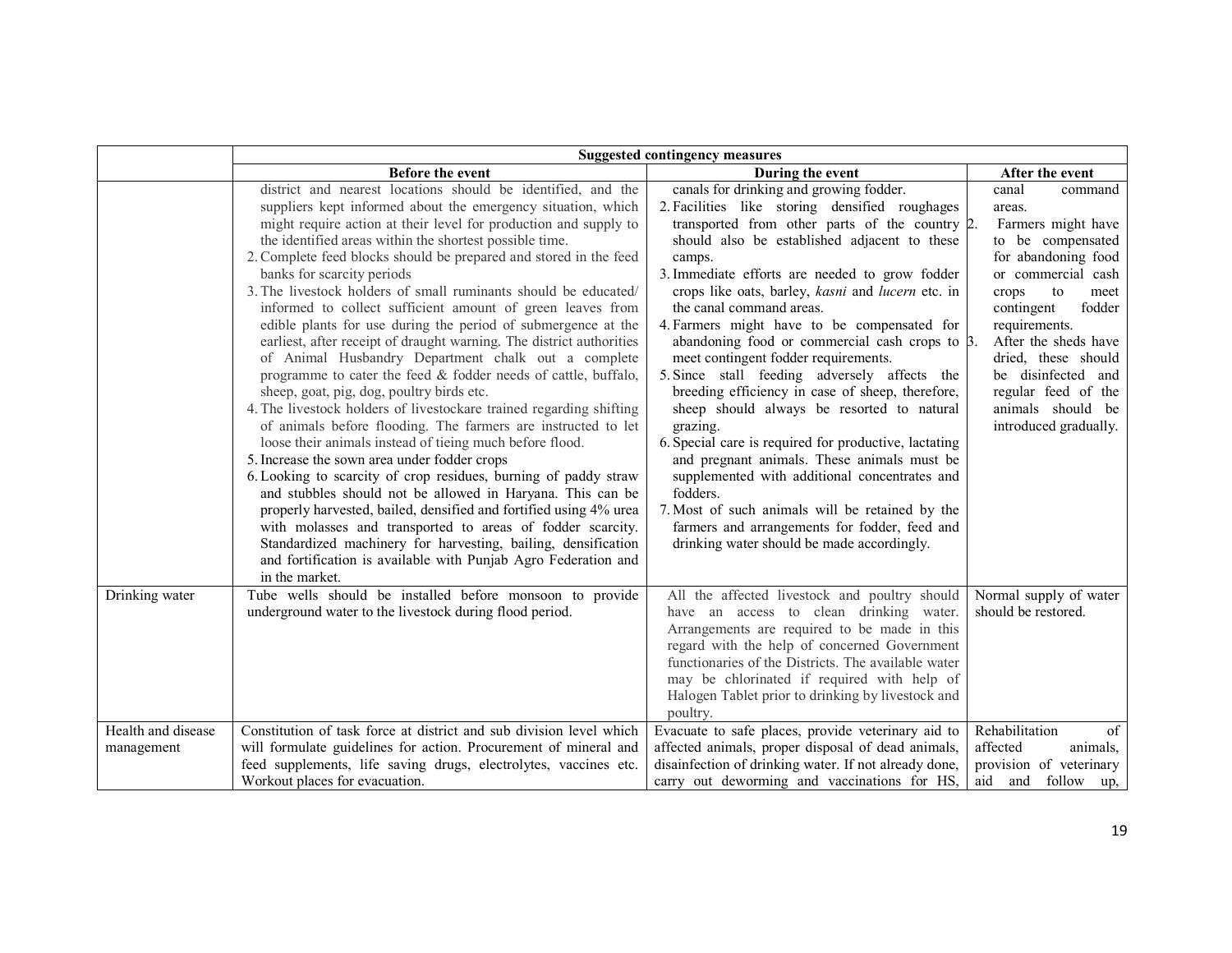|                      | <b>Suggested contingency measures</b>                                 |                                                 |                           |
|----------------------|-----------------------------------------------------------------------|-------------------------------------------------|---------------------------|
|                      | <b>Before the event</b>                                               | During the event                                | After the event           |
|                      |                                                                       | FMD, BQ in cattle, PPR, sheep pox, ET in sheep  | provide<br>supplements    |
|                      |                                                                       | and goats, swine fever in pigs                  | Disinfection of<br>etc.   |
|                      |                                                                       |                                                 | area, control of vectors, |
|                      |                                                                       |                                                 | prevention of spread of   |
|                      |                                                                       |                                                 | disease/outbreaks.        |
|                      |                                                                       |                                                 | Treatment of affected     |
|                      |                                                                       |                                                 | animals.                  |
| Cyclone              | $-NA-$                                                                |                                                 |                           |
| Feed and fodder      |                                                                       |                                                 |                           |
| availability         |                                                                       |                                                 |                           |
| Drinking water       |                                                                       |                                                 |                           |
| Health and disease   |                                                                       |                                                 |                           |
| management           |                                                                       |                                                 |                           |
| <b>Heat wave and</b> |                                                                       |                                                 |                           |
| cold wave            |                                                                       |                                                 |                           |
| Shelter/environment  | Necessary arrangement of tatties, gunny bags and tirpal should be  1. | Window of the sheds should be covered with      | Normal shelter should     |
| management           | made available so as to cover the sheds during heat and cold waves    | gunny bags, tatties, and tirpal. Electric fans  | be restored               |
|                      |                                                                       | should be provided in the sheds and if possible |                           |
|                      |                                                                       | desert cooler should be provided during heat    |                           |
|                      |                                                                       | period.                                         |                           |
|                      |                                                                       | High energy and readily available sources of    |                           |
|                      |                                                                       | energy nutrients may be provided in the ration. |                           |
| Health and disease   | Provision of shelter/roof/covered and open area to animals,           | Cold waves: Cover the animal with old           | Treatment of affected     |
| management           | procurement of life saving drugs and vaccines.                        | blanket/gunny bag etc. Heat wave: Sprinkle      | animals, provide          |
|                      |                                                                       | water/take buffaloes to ponds. Treat affected   | veterinary aid and        |
|                      |                                                                       | animals, vaccinate if not done earlier.         | follow up.                |

| 2.5.2            | Poultrv                                                                                                                           |                                             |  |  |  |
|------------------|-----------------------------------------------------------------------------------------------------------------------------------|---------------------------------------------|--|--|--|
|                  | Suggested contingency measures                                                                                                    |                                             |  |  |  |
|                  | During the event<br><b>Before the event</b><br>After the event                                                                    |                                             |  |  |  |
| Drought          |                                                                                                                                   |                                             |  |  |  |
| Shortage of feed | All Districts should be asked to locate their feed banks in view of Poultry farmers should be provided with Normal feeding should |                                             |  |  |  |
| ingredients      | submergence situation arising due to draught. Sufficient care must sufficient amount of feed ingredients and be restored          |                                             |  |  |  |
|                  | be taken to sensitize the farmers to protect their feed and fodder                                                                | complete feed during draught situation from |  |  |  |
|                  | much ahead of onset of monsoon. The sources for procurement of the feed banks.                                                    |                                             |  |  |  |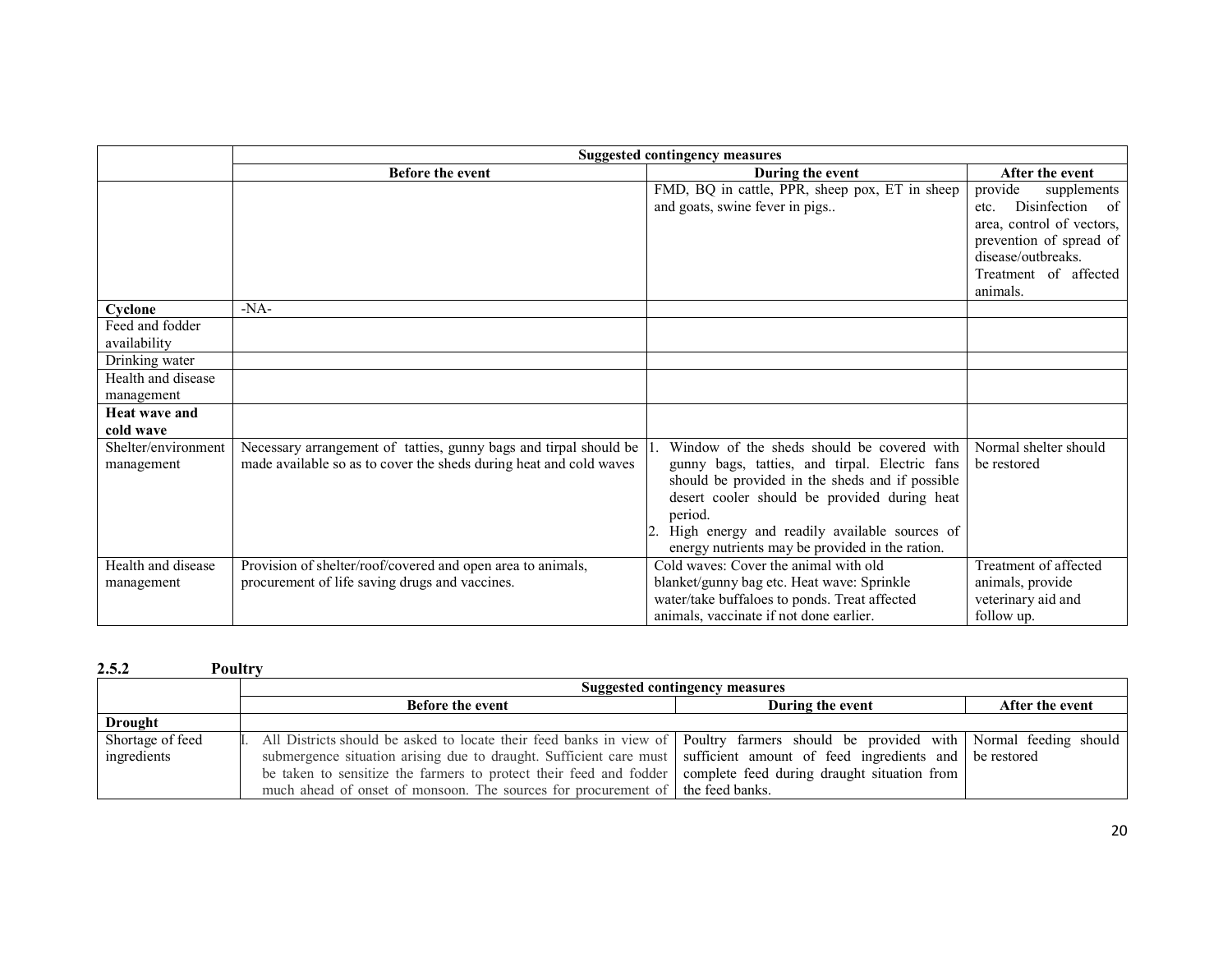|                                  | feed / rice bran (Kunda) within the district and nearest locations<br>should be identified, and the suppliers kept informed about the<br>emergency situation, which might require action at their level for<br>production and supply to the identified areas within the shortest<br>possible time.<br>The district authorities of Animal Husbandry Department should<br>chalk out a complete programme to cater to feed the poultry birds.                                                                                                                                                                                                                                                                                                                                             |                                                                                                                                                                                                                                                                                                                            |                                                                                                                                                                          |
|----------------------------------|----------------------------------------------------------------------------------------------------------------------------------------------------------------------------------------------------------------------------------------------------------------------------------------------------------------------------------------------------------------------------------------------------------------------------------------------------------------------------------------------------------------------------------------------------------------------------------------------------------------------------------------------------------------------------------------------------------------------------------------------------------------------------------------|----------------------------------------------------------------------------------------------------------------------------------------------------------------------------------------------------------------------------------------------------------------------------------------------------------------------------|--------------------------------------------------------------------------------------------------------------------------------------------------------------------------|
| Drinking water                   | Necessary arrangement for water storage should be made. Hand pumps<br>should be installed around the sheds. Sufficient quantity of electrolytes<br>should be ensured.                                                                                                                                                                                                                                                                                                                                                                                                                                                                                                                                                                                                                  | All the affected poultry should have an access<br>to clean drinking water. Arrangements are<br>required to be made in this regard with the<br>help of concerned Government functionaries<br>of the Districts.                                                                                                              | Normal drinking water<br>restored                                                                                                                                        |
| Health and disease<br>management | Constitution of task force at district and sub division level which will<br>formulate guidelines for action should have a mobile veterinary unit at<br>their disposal. Commercial poultry farms can procure grain/feed in<br>advance.                                                                                                                                                                                                                                                                                                                                                                                                                                                                                                                                                  | In backyard birds, put some grains and<br>sufficient water inside the enclosure, provide<br>some vitamin supplement.                                                                                                                                                                                                       | backyard<br>poultry,<br>In<br>carry out de-worming<br>and<br>vaccination<br>for<br>Ranikhet disease and<br>Gumboro.<br>Provide<br>vitamins and<br>mineral<br>supplement. |
| <b>Floods</b>                    |                                                                                                                                                                                                                                                                                                                                                                                                                                                                                                                                                                                                                                                                                                                                                                                        |                                                                                                                                                                                                                                                                                                                            |                                                                                                                                                                          |
| Shortage of feed<br>ingredients  | All Districts should be asked to locate their feed banks in view of<br>submergence situation arising due to flood. Sufficient care must be<br>taken to sensitize the farmers to protect their feed much ahead of<br>onset of monsoon. The sources for procurement of feed / rice bran<br>(Kunda) within the district and nearest locations should be<br>identified, and the suppliers kept informed about the emergency<br>situation, which might require action at their level for production<br>and supply to the identified areas within the shortest possible time.<br>II. The poultry farmers should be trained regarding shifting of birds<br>before flood. For shifting of poultry birds to safer places, the<br>farmer should be educated to make suitable cages from bamboos. | Sufficient quantity of feeds stored in the feed<br>banks should be made available to the poultry<br>farmers.                                                                                                                                                                                                               | Normal feeding should<br>be restored                                                                                                                                     |
| Drinking water                   | Prior to the onset of monsoon tube wells should be installed in the<br>villages and near to the poultry farms so as to provide<br>underground water during flood.                                                                                                                                                                                                                                                                                                                                                                                                                                                                                                                                                                                                                      | All the affected poultry should have an<br>access to clean drinking water. Arrangements<br>are required to be made in this regard with<br>help of concerned Government<br>the<br>functionaries of the Districts. The available<br>water may be chlorinated if required with<br>help of Halogen Tablet prior to drinking by | Normal drinking water<br>restored                                                                                                                                        |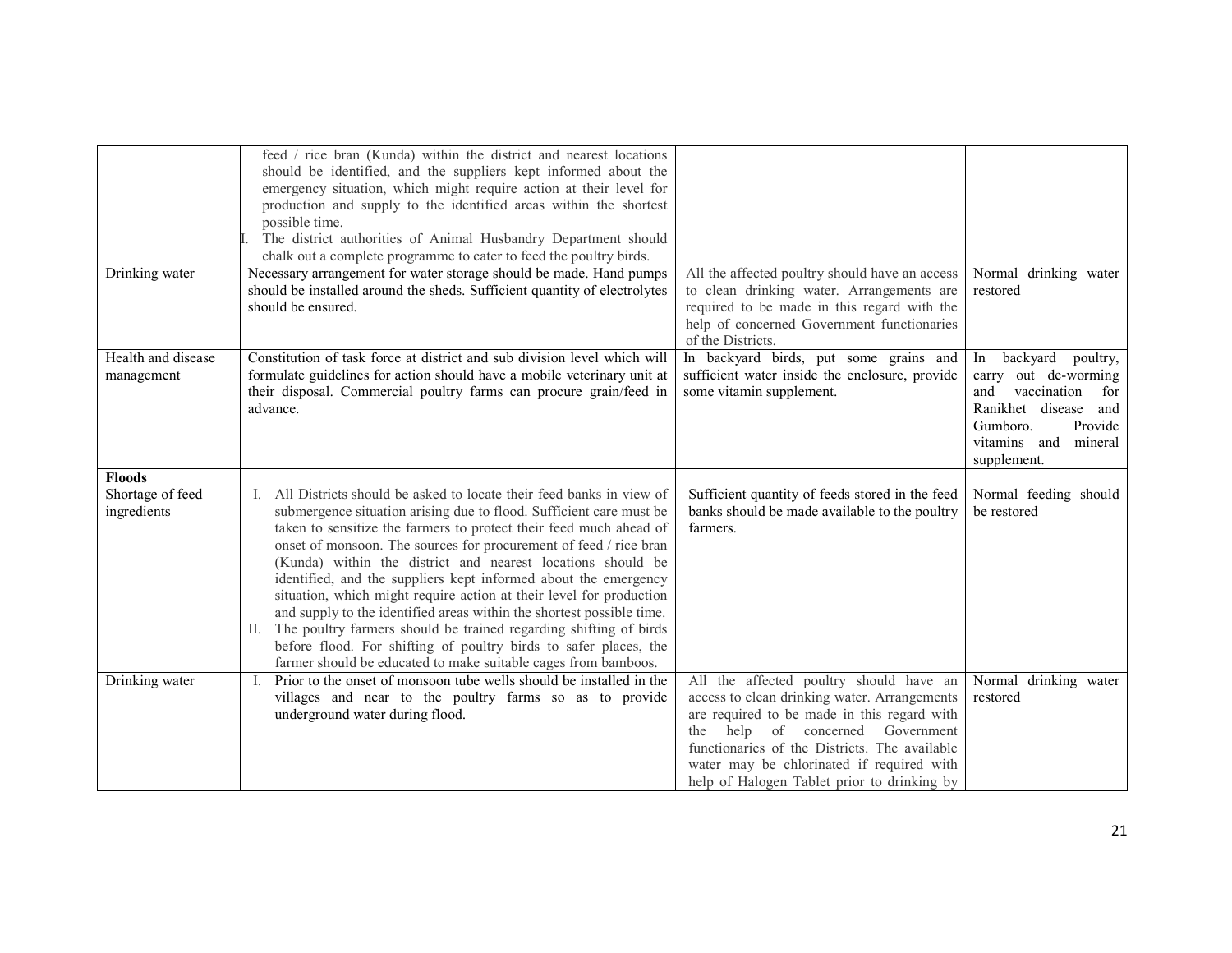|                     |                                                                                  | livestock and poultry.                           |                            |
|---------------------|----------------------------------------------------------------------------------|--------------------------------------------------|----------------------------|
|                     | Constitution of task force at district and sub division level which will         |                                                  |                            |
| Health and disease  |                                                                                  | Evacuate the birds to safer places. Carry out    | Make shed dry, sprinkle    |
| management          | formulate guidelines for action should have a mobile veterinary unit at          | deworming and vaccinations. May dispose          | &<br>lime<br>spray         |
|                     | their disposal. Make provision of shelter for evacuation and                     | off/sell birds for meat purpose. Proper          | insecticides, disinfectant |
|                     | arrangement around farm so that flood water does not enter poultry               | disposal of dead birds.                          | before placement of        |
|                     | farm/shed. Provision or facilities for disposal of dead birds.                   |                                                  | birds, use of coccidiostat |
|                     |                                                                                  |                                                  | in feed or water, proper   |
|                     |                                                                                  |                                                  | disposal of dead birds.    |
| Cyclone             | $-NA-$                                                                           |                                                  |                            |
| Shortage of feed    |                                                                                  |                                                  |                            |
| ingredients         |                                                                                  |                                                  |                            |
| Drinking water      |                                                                                  |                                                  |                            |
| Health and disease  | Keep arrangements in place in shed for heating during winter/cold                | too much<br>fluctuation<br>Avoid<br>below the    | Treatment of affected      |
| management          | waves and for cooling by use of sprinklers/foggers. Procure                      | temperature of 70 °F and above 100 °F. Use       | birds, vaccination if      |
|                     | electrolytes and supplements.                                                    | bukharies, gas burner, secure curtains during    | delayed may be carried     |
|                     |                                                                                  | winter. Provide a course of antibiotics in feed  | out as per schedule.       |
|                     |                                                                                  | or water for 3-5 days to combat respiratory      |                            |
|                     |                                                                                  | problems. Provide vitamin C, electrolyte in      |                            |
|                     |                                                                                  | drinking water during heat waves and use of      |                            |
|                     |                                                                                  | foggers, wetting of curtains, sprinkling of      |                            |
|                     |                                                                                  | water etc. during heat waves. May dispose        |                            |
|                     |                                                                                  | off/sell birds if heavy mortality occurring.     |                            |
| Heat wave and cold  |                                                                                  |                                                  |                            |
|                     |                                                                                  |                                                  |                            |
| wave                |                                                                                  |                                                  |                            |
| Shelter/environment | Necessary arrangement of <i>tatties</i> , gunny bags and <i>tirpal</i> should be | Window of sheds should be covered with gunny     | Normal shelter should      |
| management          | made available so as to cover the sheds during heat and cold waves               | bags, tatties, & tirpal. Electric fans should be | be restored                |
|                     |                                                                                  | provided in the sheds and if possible desert     |                            |
|                     |                                                                                  | cooler should be provided during heat period.    |                            |
|                     |                                                                                  | High energy & readily available sources of       |                            |
|                     |                                                                                  | energy nutrients may be provided in ration.      |                            |
| Health and disease  |                                                                                  |                                                  |                            |
| management          |                                                                                  |                                                  |                            |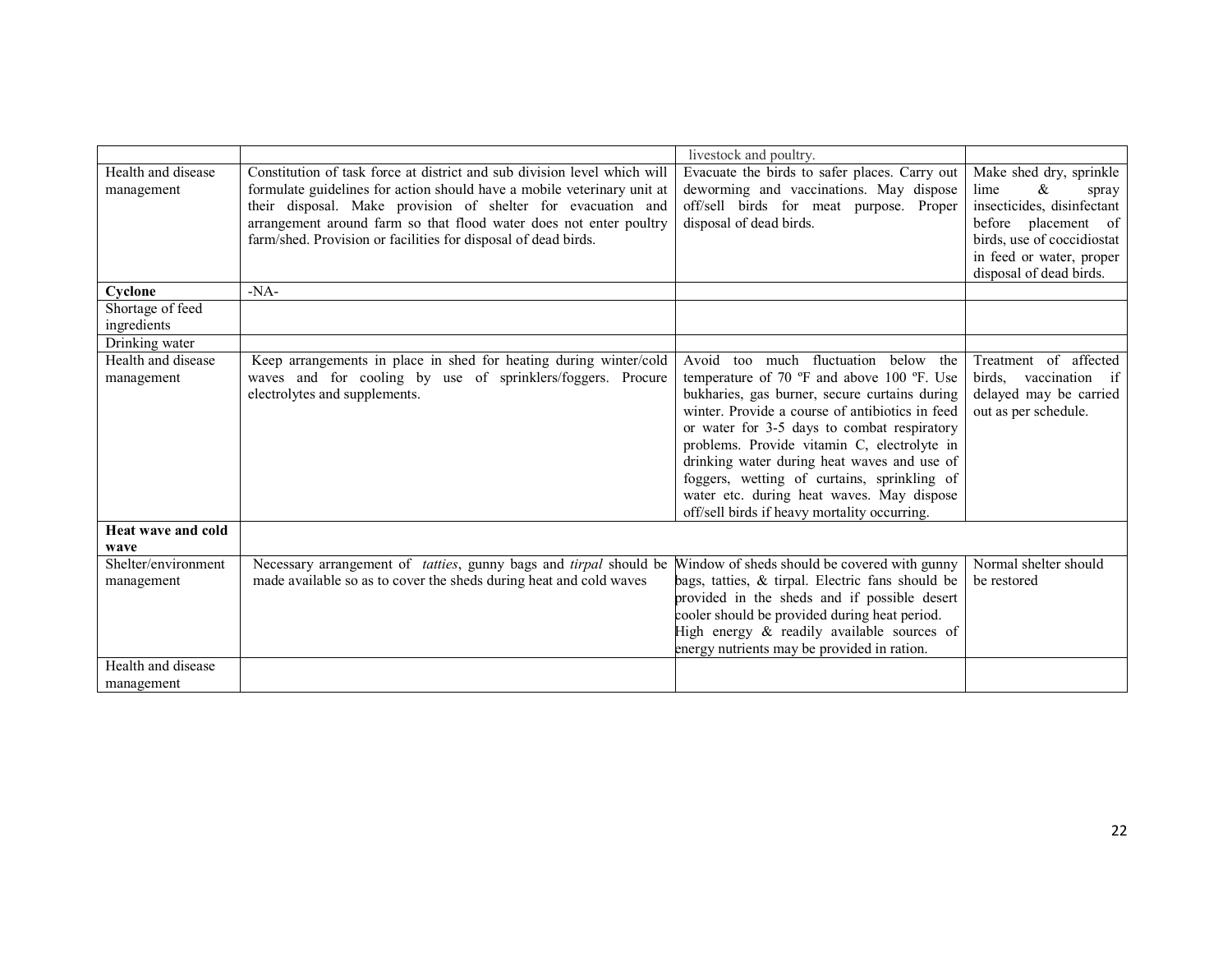#### 2.5.3 Fisheries

|                                                                         | <b>Suggested contingency measures</b>                                                |                                                                     |                                                                                              |
|-------------------------------------------------------------------------|--------------------------------------------------------------------------------------|---------------------------------------------------------------------|----------------------------------------------------------------------------------------------|
|                                                                         | Before the event                                                                     | During the event                                                    | After the event                                                                              |
| 1) Drought                                                              |                                                                                      |                                                                     |                                                                                              |
| A. Capture                                                              | <b>NA</b>                                                                            |                                                                     |                                                                                              |
| Marine                                                                  |                                                                                      |                                                                     |                                                                                              |
| Inland                                                                  |                                                                                      |                                                                     |                                                                                              |
| (i) Shallow water depth due to<br>insufficient rains/inflow             |                                                                                      |                                                                     |                                                                                              |
| (ii) Changes in water quality                                           |                                                                                      |                                                                     |                                                                                              |
| (iii) Any other                                                         |                                                                                      |                                                                     |                                                                                              |
| <b>B.</b> Aquaculture                                                   |                                                                                      |                                                                     |                                                                                              |
| (i) Shallow water in ponds due to<br>insufficient rains/inflow          | Further increase the depth of ponds, store<br>the fish stock in $1 \& 2$ ponds only. | Sell the big fishes and keep the smaller<br>fishes in one tank.     | Stock the young fishes in different tanks,<br>species wise.                                  |
| (ii) Impact of salt load build up in<br>ponds / change in water quality | Continuously add some water from tube<br>well/water source in fish ponds             | Do not allow the water level to go below<br>3.5 feet in fish ponds. | Stock the young fishes in different tanks and<br>keep the water between<br>3.5 and 6.0 feet. |
| 2) Floods                                                               | <b>NA</b>                                                                            |                                                                     |                                                                                              |
| A. Capture                                                              |                                                                                      |                                                                     |                                                                                              |
| Marine                                                                  |                                                                                      |                                                                     |                                                                                              |
| Inland                                                                  |                                                                                      |                                                                     |                                                                                              |
| (i) No. of boats / nets/damaged                                         |                                                                                      |                                                                     |                                                                                              |
| (ii) No.of houses damaged                                               |                                                                                      |                                                                     |                                                                                              |
| (iii) Loss of stock                                                     |                                                                                      |                                                                     |                                                                                              |
| (iv) Changes in water quality                                           |                                                                                      |                                                                     |                                                                                              |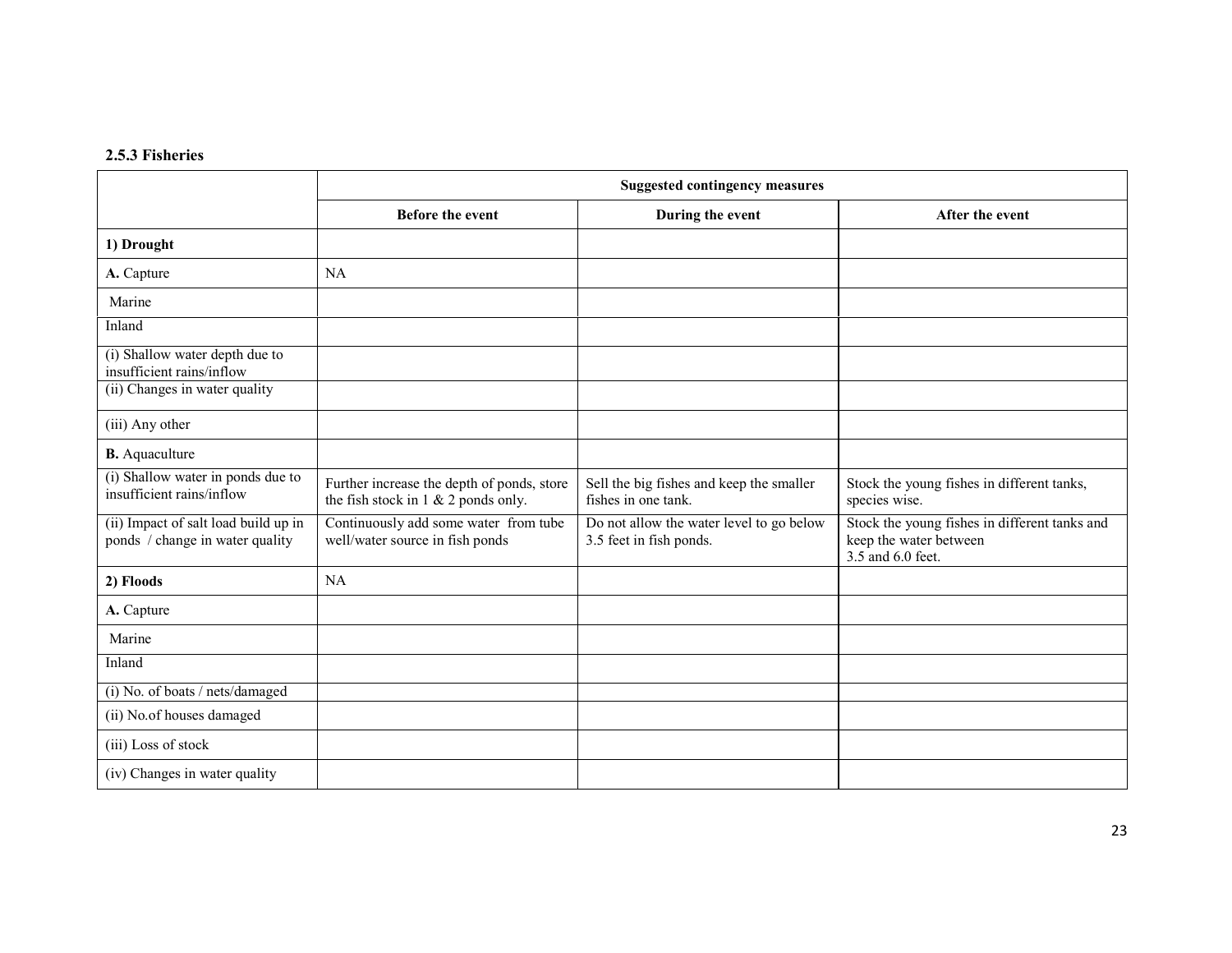| (v) Health and diseases                                         |                                                                                                                      |                                                                                                        |                                                                                                                                                        |
|-----------------------------------------------------------------|----------------------------------------------------------------------------------------------------------------------|--------------------------------------------------------------------------------------------------------|--------------------------------------------------------------------------------------------------------------------------------------------------------|
| <b>B.</b> Aquaculture                                           |                                                                                                                      |                                                                                                        |                                                                                                                                                        |
| (i) Inundation with flood water                                 | Boundaries/bunds with height >6 feet<br>may be made around fish ponds, will<br>restrict, escape of fishes from ponds | Net-out and stock the fishes in one big<br>tanks and make the bund >6 feet height<br>around the ponds. | Remove the bund separately and release the<br>fishes, species-wise in tanks.                                                                           |
| (ii) Water contamination and<br>changes in water quality        | Add more fresh water in each tank (tube<br>well/canal), grow aquatic weeds.                                          | Repeatedly filter and re-circulate water<br>from stocking tanks                                        | Filter, re-circulate and add new fresh water<br>every week, will decrease fish mortality.                                                              |
| (iii) Health and diseases                                       | Treat the pond water with $KmNO4$ ( $\ddot{a}$ ) 10<br>ppm in each fish tanks. Add new fresh<br>water periodically.  | Disinfect fish ponds with $KmNO4$ (a)<br>10g/10,000 liter water fortnightly.                           | Treatment with KmNO <sub>4</sub> must continue for one<br>month even after flood situation is out.<br>Remove the highly infected fishes from<br>ponds. |
| (iv) Loss of stock and inputs<br>(feed, chemicals etc)          | Store the inputs at safer places.                                                                                    | Move stock and inputs to safer places<br>and acquire fresh stock in shortage.                          | Retain the normal arrangements.                                                                                                                        |
| (v) Infrastructure damage (pumps,<br>aerators, huts etc)        | Make alternate arrangements according<br>to the anticipated conditions                                               | Proper maintenance/repairing of<br>damaged infrastructure or make new<br>arrangements.                 | Proper maintenance/repairing of damaged<br>infrastructure.                                                                                             |
| 3. Cyclone / Tsunami                                            | NA                                                                                                                   |                                                                                                        |                                                                                                                                                        |
| A. Capture                                                      |                                                                                                                      |                                                                                                        |                                                                                                                                                        |
| Marine                                                          |                                                                                                                      |                                                                                                        |                                                                                                                                                        |
| (i) Average compensation paid<br>due to loss of fishermen lives |                                                                                                                      |                                                                                                        |                                                                                                                                                        |
| (ii) Avg. no. of boats /<br>nets/damaged                        |                                                                                                                      |                                                                                                        |                                                                                                                                                        |
| (iii) Avg. no. of houses damaged                                |                                                                                                                      |                                                                                                        |                                                                                                                                                        |
| Inland                                                          |                                                                                                                      |                                                                                                        |                                                                                                                                                        |
| B. Aquaculture                                                  |                                                                                                                      |                                                                                                        |                                                                                                                                                        |
| (i) Overflow / flooding of ponds                                |                                                                                                                      |                                                                                                        |                                                                                                                                                        |
| (ii) Changes in water quality                                   |                                                                                                                      |                                                                                                        |                                                                                                                                                        |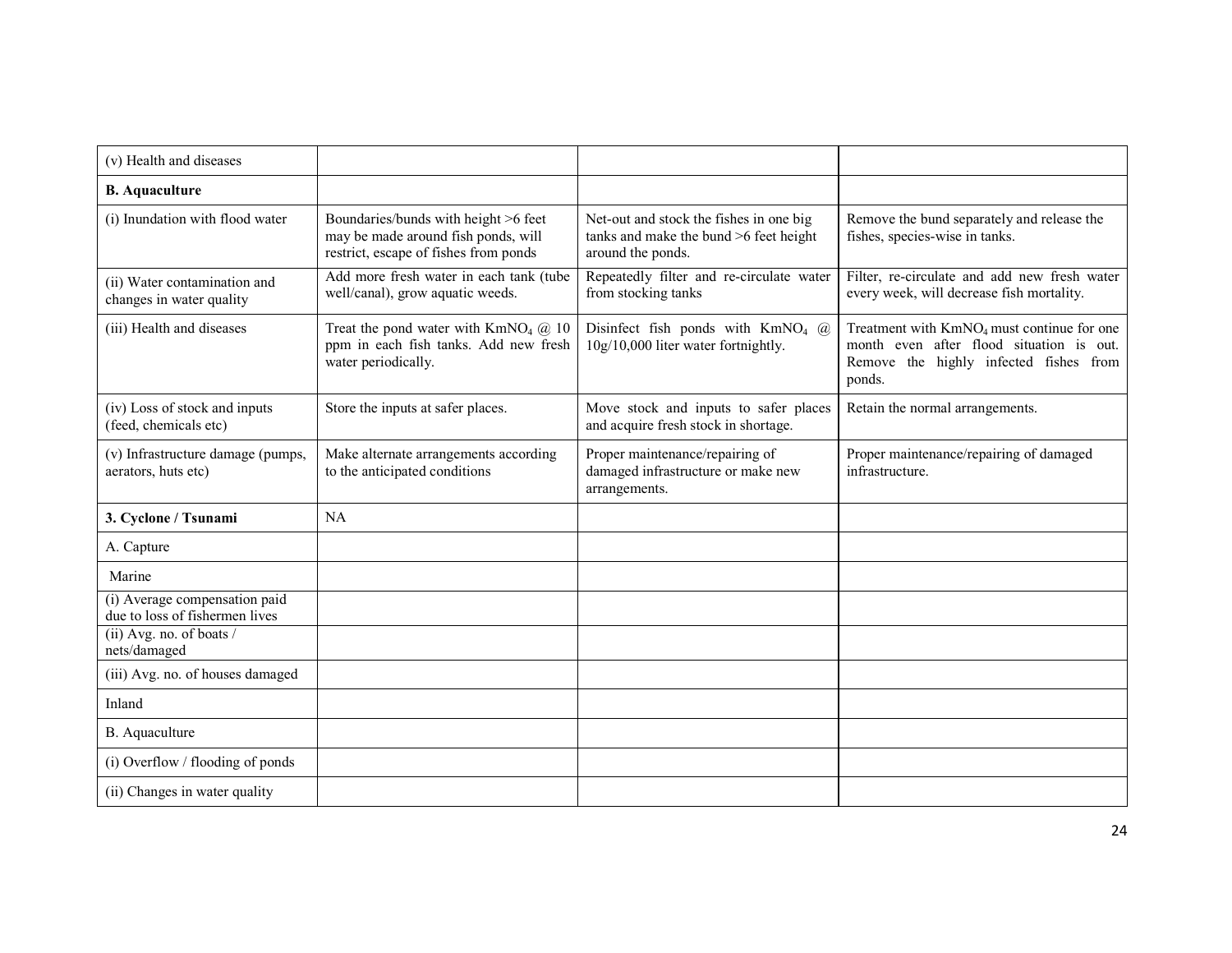| (fresh water / brackish water ratio)                              |                                                                          |                                                                                |                                                                                                                                                           |
|-------------------------------------------------------------------|--------------------------------------------------------------------------|--------------------------------------------------------------------------------|-----------------------------------------------------------------------------------------------------------------------------------------------------------|
| (iii) Health and diseases                                         |                                                                          |                                                                                |                                                                                                                                                           |
| (iv) Loss of stock and inputs<br>(feed, chemicals etc)            |                                                                          |                                                                                |                                                                                                                                                           |
| (v) Infrastructure damage (pumps,<br>aerators, shelters/huts etc) |                                                                          |                                                                                |                                                                                                                                                           |
| (vi) Any other                                                    |                                                                          |                                                                                |                                                                                                                                                           |
| 4. Heat wave and cold wave                                        |                                                                          |                                                                                |                                                                                                                                                           |
| A. Capture                                                        | <b>NA</b>                                                                |                                                                                |                                                                                                                                                           |
| Marine                                                            |                                                                          |                                                                                |                                                                                                                                                           |
| Inland                                                            |                                                                          |                                                                                |                                                                                                                                                           |
| <b>B</b> . Aquaculture                                            |                                                                          |                                                                                |                                                                                                                                                           |
| (i) Changes in pond environment<br>(water quality)                | Keep the ponds water fresh by adding<br>fresh tubewell water, regularly. | Showering the water in air and add fresh<br>tube-well water, periodically.     | During heat waves, showering is must and<br>also tubewell water. In winter continue adding<br>of tubewell water with KmNO <sub>4</sub> .                  |
| (ii) Health and Disease<br>management                             | Treatment of KmNO4 @ 10 ppm.<br>Sale out the bigger fishes.              | Treatment of KmNO4 @ 10 ppm.<br>Dump the fishes which were heavily<br>infected | Disinfection with KmNO <sub>4</sub> continues.<br>Sale out all the fishes except, infected ones.<br>Dump the infected fishes in a ditch in the<br>ground. |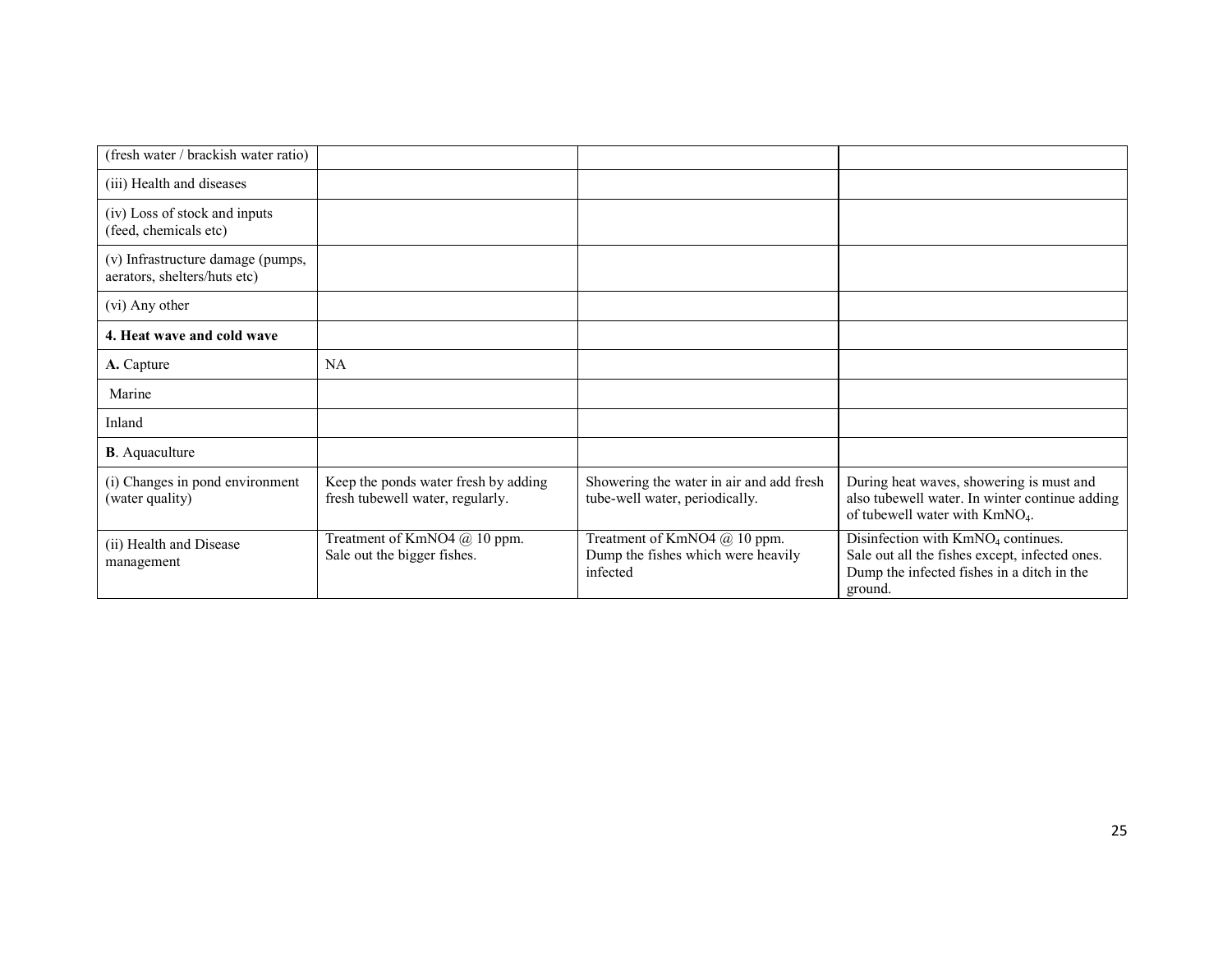

Location map of district in the state of Haryana- Annexure1